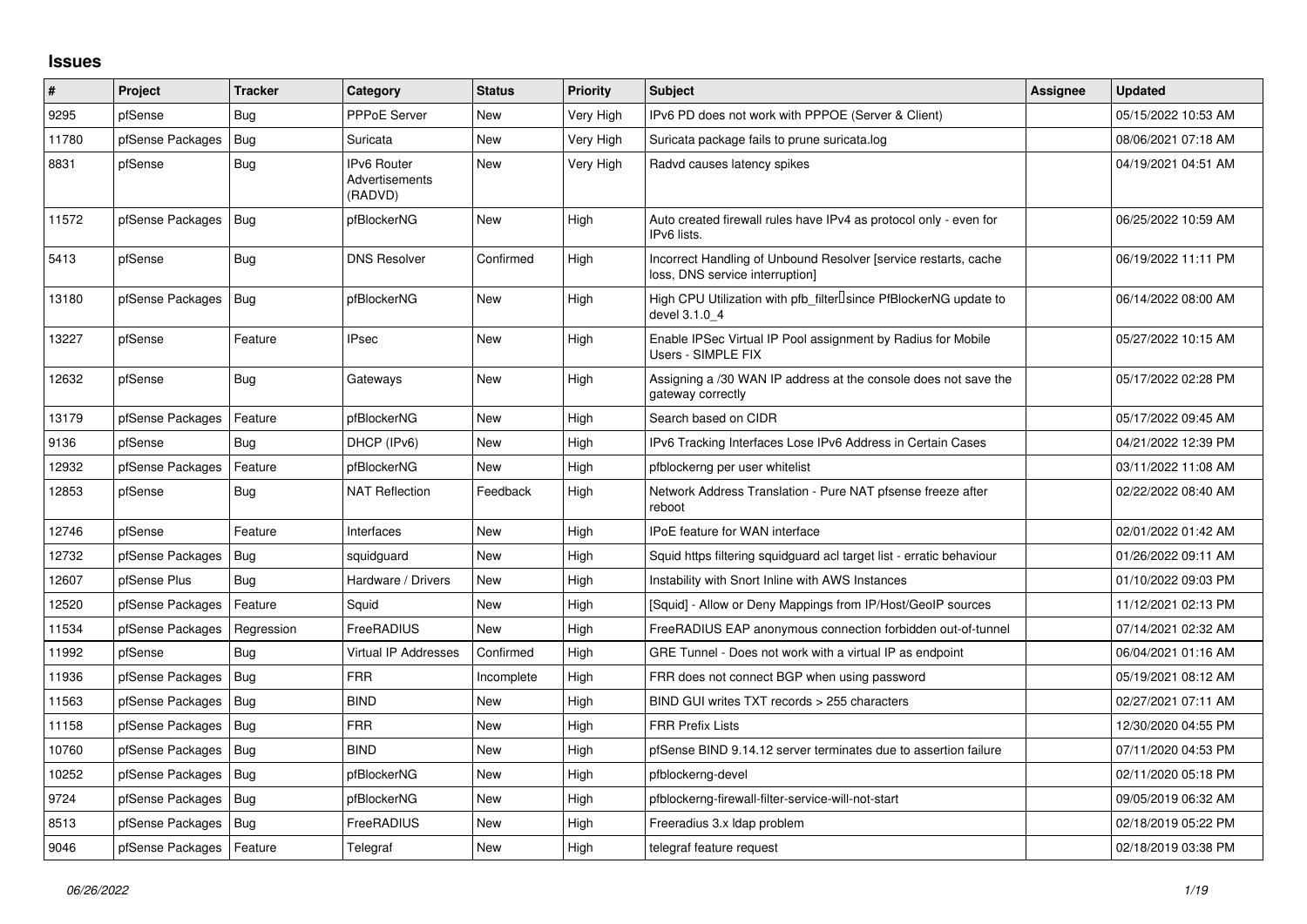| $\vert$ # | Project          | <b>Tracker</b> | Category                 | <b>Status</b>                 | <b>Priority</b> | Subject                                                                                                                                                                       | <b>Assignee</b> | <b>Updated</b>      |
|-----------|------------------|----------------|--------------------------|-------------------------------|-----------------|-------------------------------------------------------------------------------------------------------------------------------------------------------------------------------|-----------------|---------------------|
| 6988      | pfSense Packages | Bug            | Snort                    | New                           | High            | SNORT Package PHP memory error                                                                                                                                                |                 | 06/28/2018 10:00 PM |
| 8438      | pfSense Packages | Bug            | haproxy                  | <b>New</b>                    | High            | haproxy: can't use ACL for cert with http-response actions                                                                                                                    |                 | 05/24/2018 01:12 PM |
| 8158      | pfSense          | <b>Bug</b>     | Interfaces               | <b>New</b>                    | High            | IPv6 Track Interface issue with more than one WAN-Gateway and<br>a number of internal interfaces at least track interface from one<br>interface does not work on regular base |                 | 12/03/2017 09:00 AM |
| 8089      | pfSense          | Bug            | Interfaces               | New                           | High            | VLAN page breaks after config restore to new hardware.                                                                                                                        |                 | 11/21/2017 01:38 PM |
| 8050      | pfSense          | Bug            | Interfaces               | <b>New</b>                    | High            | Enabling bridge while interfaces have link freezes console                                                                                                                    |                 | 11/03/2017 04:38 PM |
| 7730      | pfSense          | Bug            | Interfaces               | New                           | High            | 2.3.4 1 greX: loop detected when hit save on filter rules or<br>interfaces                                                                                                    |                 | 07/27/2017 08:16 AM |
| 7521      | pfSense          | Feature        | Package System           | <b>New</b>                    | High            | Package Updates via Mirror                                                                                                                                                    |                 | 05/04/2017 08:21 PM |
| 7388      | pfSense Packages | Bug            | Suricata                 | <b>New</b>                    | High            | Suricata does not property recognize MTU for PPPOE interfaces                                                                                                                 |                 | 03/15/2017 05:17 AM |
| 5355      | pfSense          | Bug            | <b>IPsec</b>             | <b>New</b>                    | High            | on Dynamic WAN IP (DHCP Client) it takes 10 minutes before<br>Phase1 reconnects                                                                                               |                 | 07/08/2016 10:29 PM |
| 4845      | pfSense          | Bug            | CARP                     | Confirmed                     | High            | CARP preemption doesn't switch to backup where connectivity<br>between systems is lost but not NIC link                                                                       |                 | 07/28/2015 07:55 AM |
| 12544     | pfSense          | Bug            | <b>Operating System</b>  | New                           | Normal          | OpenSSH vulnerabilities                                                                                                                                                       |                 | 06/25/2022 05:47 PM |
| 8207      | pfSense          | <b>Bug</b>     | <b>Operating System</b>  | <b>New</b>                    | Normal          | 2.4 cannot boot as a Xen VM with more than 7 NICs                                                                                                                             |                 | 06/25/2022 05:42 PM |
| 9626      | pfSense          | Bug            | Web Interface            | <b>New</b>                    | Normal          | When deny write permission is assigned to a user, there is no error<br>feedback if the user tries to write something                                                          |                 | 06/25/2022 05:41 PM |
| 12546     | pfSense Plus     | Feature        | Authentication           | <b>New</b>                    | Normal          | Add 2FA Support to pfSense Plus Local Database Authentication                                                                                                                 |                 | 06/25/2022 05:30 PM |
| 13003     | pfSense          | Bug            | Hardware / Drivers       | <b>New</b>                    | Normal          | Malicious Driver Detection event on ixl driver                                                                                                                                |                 | 06/25/2022 05:00 PM |
| 12770     | pfSense Docs     | Todo           | <b>Firewall Rules</b>    | New                           | Normal          | Feedback on Firewall — Configuring firewall rules                                                                                                                             |                 | 06/25/2022 03:25 PM |
| 13302     | pfSense Docs     | New Content    | Virtualization           | <b>New</b>                    | Normal          | Feature - recipe for pfSense with two NICs in Azure                                                                                                                           |                 | 06/25/2022 12:33 PM |
| 13301     | pfSense          | Bug            | <b>IPsec</b>             | <b>Pull Request</b><br>Review | Normal          | Bug #13239 = $(?)$ = #12645 appease not fixed - ipv6 based ipsec<br>vpn tunnel bug found with fqdn remote host                                                                |                 | 06/25/2022 05:41 AM |
| 13296     | pfSense          | Feature        | DHCP (IPv6)              | <b>New</b>                    | Normal          | Add support for DHCP6 OPTION_PD_EXCLUDE (RFC 6603)                                                                                                                            |                 | 06/24/2022 10:10 PM |
| 13261     | pfSense Packages | <b>Bug</b>     | sudo                     | Feedback                      | Normal          | Input validation rejects empty "sudo" command list, but GUI text<br>says it can be empty                                                                                      |                 | 06/24/2022 02:50 PM |
| 13297     | pfSense          | Feature        | Routing                  | <b>New</b>                    | Normal          | Support for Gateway Groups as Static Route destinations                                                                                                                       |                 | 06/24/2022 07:41 AM |
| 13295     | pfSense          | Bug            | Gateway Monitoring       | <b>Pull Request</b><br>Review | Normal          | Incorrect function parameters for "get_dpinger_status()" call in<br>`gwlb.inc``                                                                                               |                 | 06/24/2022 07:25 AM |
| 13293     | pfSense          | Feature        | OpenVPN                  | New                           | Normal          | Option to set auth-gen-token in OpenVPN GUI                                                                                                                                   |                 | 06/21/2022 02:35 PM |
| 13292     | pfSense Packages | Feature        | <b>ACME</b>              | New                           | Normal          | Separator                                                                                                                                                                     |                 | 06/21/2022 12:06 PM |
| 13290     | pfSense          | Regression     | <b>Captive Portal</b>    | Feedback                      | Normal          | My PfSense version 2.7 is returning the error "dummynet bad<br>switch 21" every time I activate my Captive Portals (7).                                                       |                 | 06/20/2022 06:01 PM |
| 13288     | pfSense          | <b>Bug</b>     | Configuration<br>Backend | New                           | Normal          | Encode FreeRADIUS Custom Options                                                                                                                                              |                 | 06/20/2022 10:36 AM |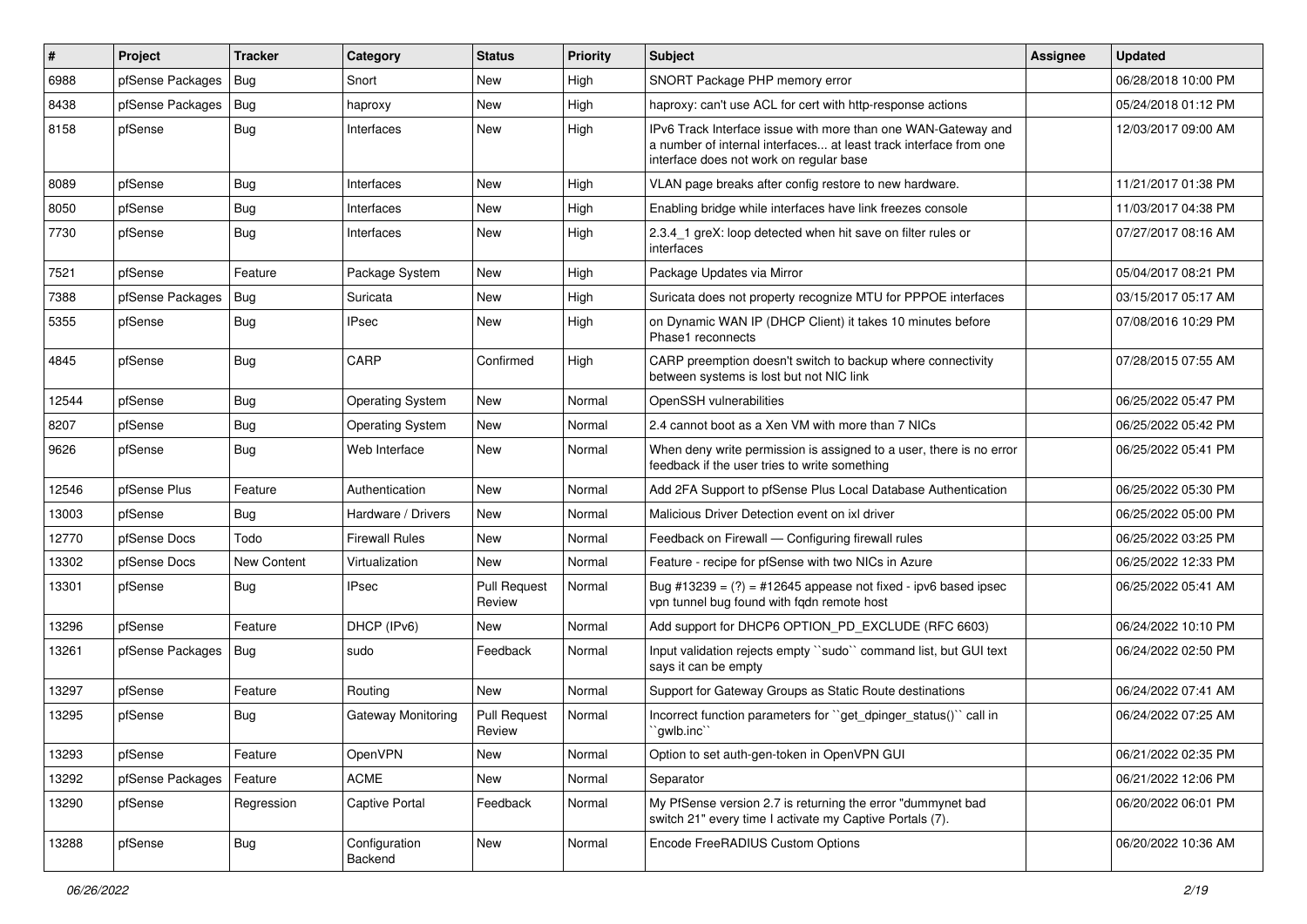| $\vert$ # | Project                | <b>Tracker</b> | Category                        | <b>Status</b>          | <b>Priority</b> | <b>Subject</b>                                                                                  | <b>Assignee</b> | <b>Updated</b>      |
|-----------|------------------------|----------------|---------------------------------|------------------------|-----------------|-------------------------------------------------------------------------------------------------|-----------------|---------------------|
| 13287     | pfSense                | Feature        | Configuration<br>Backend        | New                    | Normal          | Encode OpenVPN Custom Options                                                                   |                 | 06/20/2022 10:33 AM |
| 12947     | pfSense                | Bug            | DHCP (IPv6)                     | <b>New</b>             | Normal          | DHCP6 client does not take any action if the interface IPv6 address<br>changes during renewal   |                 | 06/19/2022 09:34 PM |
| 12982     | pfSense Packages       | Bug            | FreeRADIUS                      | <b>New</b>             | Normal          | FreeRadius RadReply table entries missing from pf                                               |                 | 06/19/2022 05:38 PM |
| 13280     | pfSense                | <b>Bug</b>     | Unknown                         | New                    | Normal          | Entries duplicated in /boot/loader.conf                                                         |                 | 06/19/2022 11:11 AM |
| 13279     | pfSense                | Bug            | Interfaces                      | <b>New</b>             | Normal          | DHCP config override affects Gateway installation.                                              |                 | 06/17/2022 07:25 AM |
| 13167     | pfSense                | Bug            | Dynamic DNS                     | <b>New</b>             | Normal          | phpDynDNS: DigitalOcean ddns update fails (bad request, invalid<br>character '-' in request_id) |                 | 06/16/2022 09:30 PM |
| 13277     | pfSense                | Bug            | <b>IGMP Proxy</b>               | <b>New</b>             | Normal          | IGMP Proxy webConfigurator Page Always Produces Error                                           |                 | 06/16/2022 07:50 PM |
| 13276     | pfSense                | Bug            | <b>IGMP Proxy</b>               | New                    | Normal          | IGMP Proxy Error Message for Logging Links to System Log<br>Instead of Routing Log              |                 | 06/16/2022 07:48 PM |
| 13154     | pfSense Packages       | Bug            | pfBlockerNG                     | Confirmed              | Normal          | pfBlocker causing excessive CPU load                                                            |                 | 06/14/2022 01:14 PM |
| 13273     | pfSense                | <b>Bug</b>     | DHCP (IPv4)                     | New                    | Normal          | dhclient can use conflicting recorded leases                                                    |                 | 06/14/2022 11:07 AM |
| 13156     | pfSense Packages       | Regression     | pfBlockerNG                     | New                    | Normal          | pfBlockerNG IP block stats do not work                                                          |                 | 06/13/2022 08:16 PM |
| 13270     | pfSense Docs           | New Content    | OpenVPN                         | <b>New</b>             | Normal          | OpenVPN client gateway is incorrect when the server does not<br>push routes                     |                 | 06/13/2022 08:17 AM |
| 13268     | pfSense                | Todo           | Console Menu                    | Ready To Test   Normal |                 | columns don't align nicely in console with medium-long interface<br>names                       |                 | 06/12/2022 10:32 PM |
| 13267     | pfSense                | Bug            | OpenVPN                         | <b>New</b>             | Normal          | dpinger continues to run on OpenVPN gateway after OpenVPN<br>service is stopped.                |                 | 06/12/2022 02:49 PM |
| 13074     | pfSense Plus           | Bug            | Cryptographic<br>Modules        | <b>New</b>             | Normal          | AES-GCM with SafeXcel on Netgate 2100 causes MBUF overload                                      |                 | 06/12/2022 11:14 AM |
| 13252     | pfSense                | Bug            | Upgrade                         | New                    | Normal          | reduce frequency of php-fpm socket connection attempts from<br>check reload status              |                 | 06/12/2022 11:11 AM |
| 13206     | pfSense Plus           | Bug            | Hardware / Drivers              | <b>New</b>             | Normal          | SG-3100 LED GPIO hangs                                                                          |                 | 06/11/2022 07:01 PM |
| 13256     | pfSense                | Feature        | DHCP (IPv4)                     | <b>New</b>             | Normal          | Better handling of duplicate IPs in static DHCP assignments                                     |                 | 06/11/2022 04:51 PM |
| 13264     | pfSense                | Feature        | <b>IPsec</b>                    | <b>New</b>             | Normal          | IPSec Phase2 select multiple PFS key groups                                                     |                 | 06/10/2022 04:29 PM |
| 13260     | pfSense                | Feature        | Authentication                  | New                    | Normal          | Add support for OpenVPN static-challenge                                                        |                 | 06/09/2022 02:04 PM |
| 13254     | pfSense                | <b>Bug</b>     | <b>DNS Resolver</b>             | New                    | Normal          | DNS resolver does not update "unbound.conf" file during link<br>down events                     |                 | 06/08/2022 07:55 AM |
| 10436     | pfSense Packages   Bug |                | softflowd                       | New                    | Normal          | softflowd no longer sends flow data after upgrade (v0.9.9 1 -><br>$ v1.0.0\rangle$              |                 | 06/07/2022 12:25 AM |
| 13253     | pfSense                | <b>Bug</b>     | DHCP (IPv6)                     | New                    | Normal          | 'dhcp6c' is not restarted when applying settings when multiple<br>WANs are configured for DHCP6 |                 | 06/06/2022 02:58 PM |
| 12878     | pfSense                | <b>Bug</b>     | <b>Traffic Shaper</b><br>(ALTQ) | Incomplete             | Normal          | Traffic shaping by interface, route queue bandwidth inbound, out by<br>a large factor.          |                 | 06/06/2022 07:03 AM |
| 13249     | pfSense                | Bug            | Console Menu                    | New                    | Normal          | Running playback comands multiple times results in PHP error                                    |                 | 06/06/2022 07:02 AM |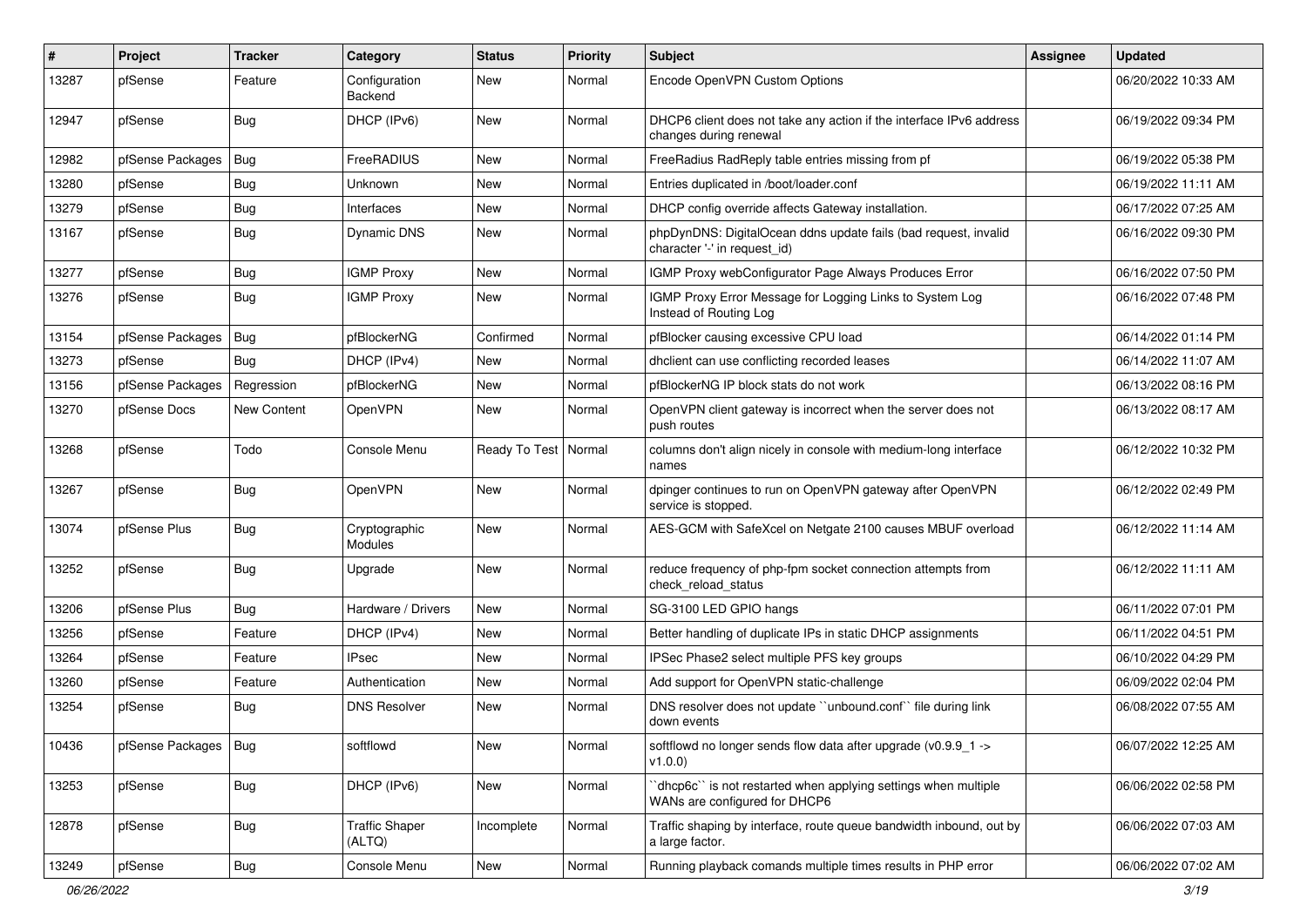| #     | <b>Project</b>   | <b>Tracker</b> | Category               | <b>Status</b> | <b>Priority</b> | <b>Subject</b>                                                                                     | <b>Assignee</b> | <b>Updated</b>      |
|-------|------------------|----------------|------------------------|---------------|-----------------|----------------------------------------------------------------------------------------------------|-----------------|---------------------|
| 13248 | pfSense          | Regression     | DHCP (IPv6)            | New           | Normal          | IPv6 Router Advertisements runs when config.xml does not contain<br>an entry for the interface     |                 | 06/05/2022 07:44 PM |
| 13246 | pfSense Packages | Feature        | iperf                  | New           | Normal          | iperf3 service controls do not work                                                                |                 | 06/05/2022 06:51 PM |
| 12974 | pfSense Plus     | <b>Bug</b>     | Installer              | New           | Normal          | Typing anything into 1100/2100 recovery installer causes process<br>to stop                        |                 | 06/05/2022 04:10 PM |
| 12821 | pfSense          | Regression     | Hardware / Drivers     | Confirmed     | Normal          | Intel e1000 driver (em & igb) cannot pass VLAN0 tagged packets                                     |                 | 06/05/2022 08:23 AM |
| 13244 | pfSense          | Feature        | Web Interface          | New           | Normal          | Add help text under Timezone settings in the GUI                                                   |                 | 06/03/2022 01:00 PM |
| 13242 | pfSense          | Feature        | Gateway Monitoring     | New           | Normal          | Enhancements to static route creation/deletion for dpinger monitor<br>IPs                          |                 | 06/03/2022 11:20 AM |
| 13076 | pfSense          | <b>Bug</b>     | Gateway Monitoring     | <b>New</b>    | Normal          | Marking a gateway as down does not affect IPsec entries using<br>gateway groups                    |                 | 06/03/2022 10:32 AM |
| 12612 | pfSense          | Bug            | <b>DNS Resolver</b>    | New           | Normal          | DNS Resolver is restarted during every "rc.newwanip" event                                         |                 | 06/03/2022 07:13 AM |
| 13240 | pfSense          | Bug            | Rules / NAT            | New           | Normal          | Dynamic NPt entry UI has a couple quirks                                                           |                 | 06/02/2022 09:32 PM |
| 12095 | pfSense          | <b>Bug</b>     | Authentication         | New           | Normal          | Memory leak in pcscd                                                                               |                 | 06/01/2022 01:01 PM |
| 13237 | pfSense          | <b>Bug</b>     | DHCP (IPv6)            | New           | Normal          | dhcp6c script cannot be executed safely                                                            |                 | 06/01/2022 11:20 AM |
| 13236 | pfSense Docs     | Todo           | Products               | New           | Normal          | Document link speed limitations with igc and ix on 6100/4100                                       |                 | 05/31/2022 05:53 PM |
| 13233 | pfSense Plus     | <b>Bug</b>     | OpenVPN                | Feedback      | Normal          | OpenVPN DCO connection fails with Auth Digest Algorithm set to<br><b>SHA512</b>                    |                 | 05/31/2022 03:39 PM |
| 10818 | pfSense Packages | Feature        | New Package<br>Request | New           | Normal          | <b>UDP Broadcast Relay</b>                                                                         |                 | 05/31/2022 02:13 AM |
| 12534 | pfSense Plus     | Feature        | Hardware / Drivers     | <b>New</b>    | Normal          | Generate a ISO Image for Remote Restore of pfSense Plus on the<br>XG-1537 and 1541 units with IPMI |                 | 05/30/2022 10:28 AM |
| 12877 | pfSense          | Bug            | Dynamic DNS            | Feedback      | Normal          | Cloudflare DynDNS fails to update more than two addresses                                          |                 | 05/29/2022 06:56 PM |
| 8173  | pfSense          | Feature        | Interfaces             | New           | Normal          | dhcp6c - RAW Options                                                                               |                 | 05/29/2022 05:34 PM |
| 12875 | pfSense          | Bug            | Package System         | New           | Normal          | Import zabbix-agent6 and zabbix-proxy6 from FreeBSD Ports                                          |                 | 05/28/2022 06:50 PM |
| 12658 | pfSense Packages | Feature        | darkstat               | New           | Normal          | Adding prometheus metrics to darkstat                                                              |                 | 05/27/2022 09:44 PM |
| 13224 | pfSense          | <b>Bug</b>     | <b>Notifications</b>   | New           | Normal          | Email notification flood when UPS (NUT) and WAN send<br>notifications                              |                 | 05/27/2022 01:58 AM |
| 13222 | pfSense          | Bug            | UPnP/NAT-PMP           | <b>New</b>    | Normal          | CARP IP does not listen for NAT-PMP packets                                                        |                 | 05/26/2022 02:28 PM |
| 9536  | pfSense          | Feature        | DHCP (IPv6)            | New           | Normal          | Support dynamic prefix in DHCPv6 Server                                                            |                 | 05/25/2022 04:27 AM |
| 12796 | pfSense          | <b>Bug</b>     | Upgrade                | Confirmed     | Normal          | 2.5.2 -> 2.6.0 upgrade segfaults if certain packages are installed.                                |                 | 05/24/2022 07:43 AM |
| 13207 | pfSense Packages | Feature        | pfBlockerNG            | New           | Normal          | The feed column on the Alerts page is confusing                                                    |                 | 05/24/2022 04:56 AM |
| 13202 | pfSense Packages | I Bug          | pfBlockerNG            | New           | Normal          | Missing Protocols on IP Feed Groups Advanced Inbound/Outbound<br>Firewall Rule settings            |                 | 05/23/2022 08:58 AM |
| 13201 | pfSense Packages | Feature        | pfBlockerNG            | New           | Normal          | Add FireHol Security IP Feeds                                                                      |                 | 05/23/2022 06:34 AM |
| 13200 | pfSense Packages | Feature        | pfBlockerNG            | New           | Normal          | Custom DNS Servers for Alert settings                                                              |                 | 05/23/2022 06:16 AM |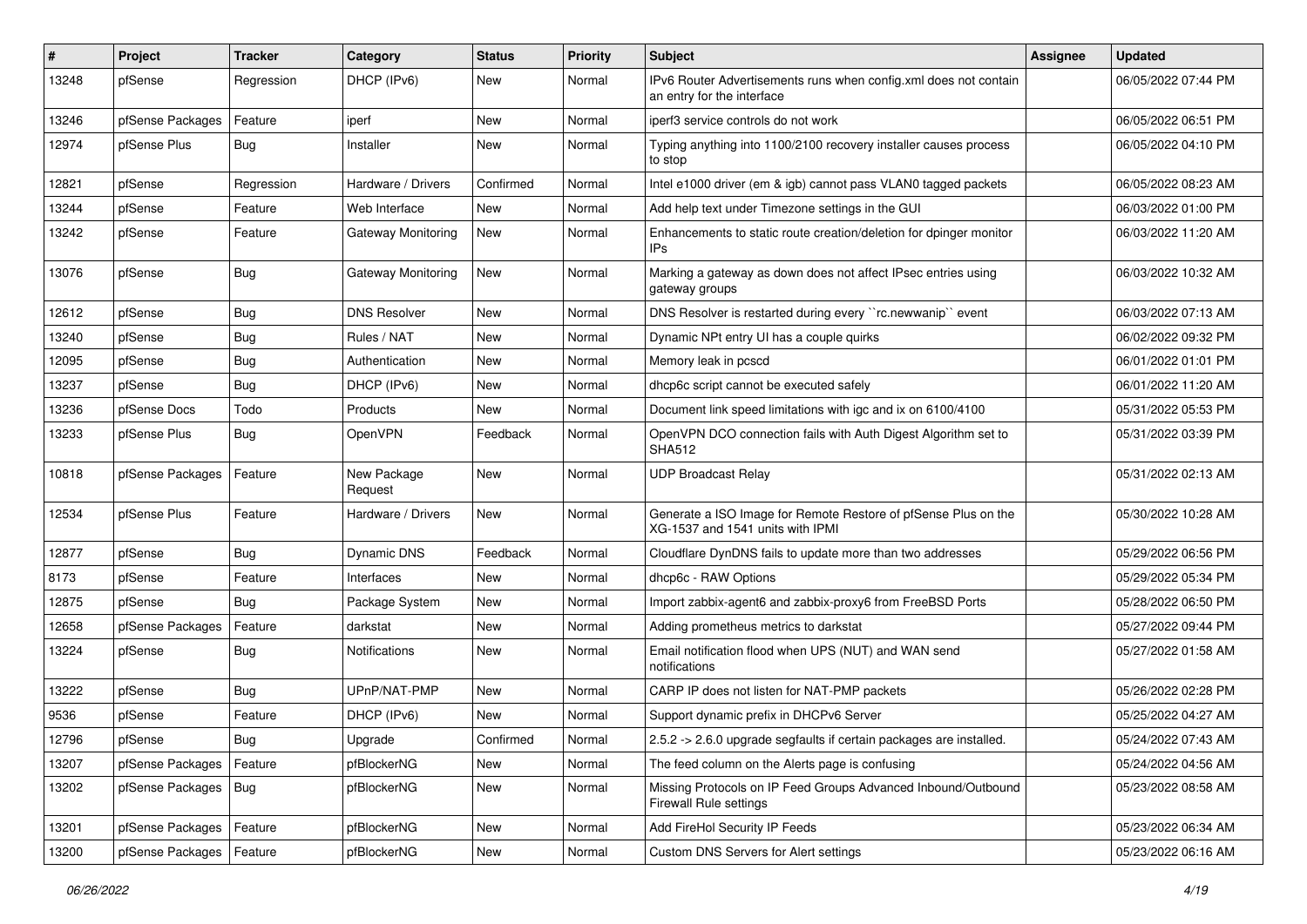| #     | <b>Project</b>   | <b>Tracker</b> | Category                            | <b>Status</b>                 | Priority | <b>Subject</b>                                                                                  | <b>Assignee</b> | <b>Updated</b>      |
|-------|------------------|----------------|-------------------------------------|-------------------------------|----------|-------------------------------------------------------------------------------------------------|-----------------|---------------------|
| 13196 | pfSense Packages | Feature        | pfBlockerNG                         | New                           | Normal   | remove NoVirusThanks feed                                                                       |                 | 05/23/2022 06:05 AM |
| 13198 | pfSense Packages | Feature        | pfBlockerNG                         | New                           | Normal   | Dark Theme Styling issues - Alerts White bar                                                    |                 | 05/23/2022 06:05 AM |
| 13199 | pfSense Packages | Feature        | pfBlockerNG                         | New                           | Normal   | Feed groups should not have the first listing in the group bar                                  |                 | 05/23/2022 06:03 AM |
| 13197 | pfSense Packages | Feature        | pfBlockerNG                         | New                           | Normal   | Put a Single donation link and a proper patreon lin in the pfBlocker<br>Support Banner / Widget |                 | 05/23/2022 05:35 AM |
| 13195 | pfSense Packages | Feature        | pfBlockerNG                         | New                           | Normal   | Dedicated website for Feed mangement - Community Driven                                         |                 | 05/23/2022 05:22 AM |
| 13194 | pfSense Packages | <b>Bug</b>     | pfBlockerNG                         | New                           | Normal   | Remove dead Malc0de feed                                                                        |                 | 05/23/2022 05:16 AM |
| 13187 | pfSense          | Documentation  | Upgrade                             | New                           | Normal   | Azure Frequently asked questions                                                                |                 | 05/20/2022 06:52 AM |
| 12768 | pfSense          | Feature        | Upgrade                             | New                           | Normal   | pfSense-repo: Make sure default config file exists                                              |                 | 05/17/2022 02:32 PM |
| 12737 | pfSense          | Bug            | Certificates                        | New                           | Normal   | CApath is not defined by default in curl                                                        |                 | 05/17/2022 02:30 PM |
| 12464 | pfSense          | Bug            | Logging                             | <b>Pull Request</b><br>Review | Normal   | Syslog Auth messages are sent as Emergency Level                                                |                 | 05/17/2022 02:20 PM |
| 13124 | pfSense          | Feature        | Web Interface                       | <b>Pull Request</b><br>Review | Normal   | Option to wait for interface selection before displaying firewall rules                         |                 | 05/17/2022 02:15 PM |
| 13165 | pfSense          | Feature        | Dashboard                           | <b>Pull Request</b><br>Review | Normal   | Feat: live update for Services dashboard widget                                                 |                 | 05/15/2022 01:48 AM |
| 13158 | pfSense          | Bug            | Web Interface                       | <b>New</b>                    | Normal   | Input validation error when applying limiter changes                                            |                 | 05/14/2022 05:32 PM |
| 13160 | pfSense Packages | Feature        | Status Monitoring                   | <b>Pull Request</b><br>Review | Normal   | Option to sort monitoring graph views                                                           |                 | 05/13/2022 12:06 PM |
| 9024  | pfSense          | Bug            | <b>Traffic Shaper</b><br>(Limiters) | Feedback                      | Normal   | Ping packet loss under load when using limiters                                                 |                 | 05/12/2022 11:55 AM |
| 12960 | pfSense          | <b>Bug</b>     | Installer                           | New                           | Normal   | VGA installer image defaults to serial console, serial console is<br>default in GUI settings    |                 | 05/10/2022 03:19 PM |
| 13141 | pfSense Packages | Bug            | squidguard                          | New                           | Normal   | wrong page squidguard block                                                                     |                 | 05/09/2022 05:33 PM |
| 12597 | pfSense Docs     | New Content    | Hardware                            | New                           | Normal   | How to reset IPMI settings and password for Netgate appliances                                  |                 | 05/07/2022 12:33 PM |
| 13138 | pfSense Packages | Feature        | pfBlockerNG                         | New                           | Normal   | DNS over HTTPS/TLS Blocking should be removed from<br>SafeSearch                                |                 | 05/07/2022 02:52 AM |
| 13137 | pfSense Packages | Feature        | pfBlockerNG                         | New                           | Normal   | ckuethe/doh-blocklist.txt add to DoH feeds                                                      |                 | 05/07/2022 02:39 AM |
| 13136 | pfSense Packages | Feature        | pfBlockerNG                         | New                           | Normal   | Add crypt0rr DNS-over-HTTPS (DOH) provider list feeds                                           |                 | 05/07/2022 02:27 AM |
| 13063 | pfSense Packages | Feature        | Cellular                            | <b>Pull Request</b><br>Review | Normal   | Cellular package shall support more modems and NMEA port                                        |                 | 05/06/2022 02:38 PM |
| 13053 | pfSense Packages | <b>Bug</b>     | <b>ACME</b>                         | <b>New</b>                    | Normal   | LoopiaAPI error handling                                                                        |                 | 05/05/2022 10:58 AM |
| 13128 | pfSense Packages | Bug            | Zabbix                              | New                           | Normal   | Zabbix Agent 6: HA Server Setup                                                                 |                 | 05/05/2022 01:55 AM |
| 12747 | pfSense          | Bug            | Logging                             | <b>New</b>                    | Normal   | System log is filled by sshguard                                                                |                 | 05/03/2022 03:08 AM |
| 4500  | pfSense          | Bug            | UPnP/NAT-PMP                        | Confirmed                     | Normal   | Some miniupnp port mappings are not displayed in the Status page                                |                 | 04/25/2022 12:49 PM |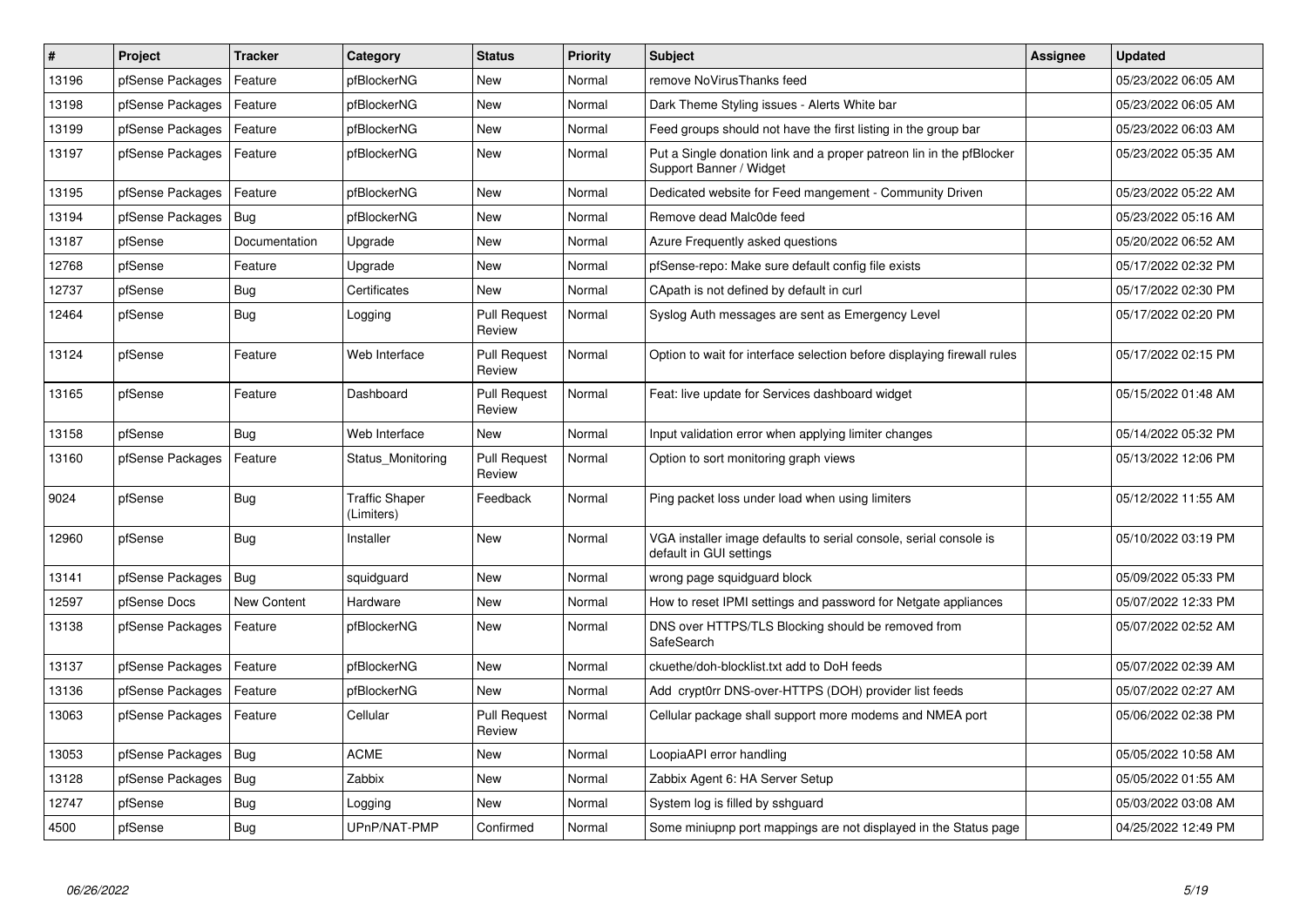| $\vert$ # | <b>Project</b>   | <b>Tracker</b> | Category                     | <b>Status</b> | <b>Priority</b> | <b>Subject</b>                                                                                           | <b>Assignee</b> | Updated             |
|-----------|------------------|----------------|------------------------------|---------------|-----------------|----------------------------------------------------------------------------------------------------------|-----------------|---------------------|
| 13091     | pfSense          | Feature        | <b>OpenVPN</b>               | New           | Normal          | RFE: Ability to specify the order of OpenVPN Authentication<br>servers                                   |                 | 04/22/2022 04:30 PM |
| 13087     | pfSense          | <b>Bug</b>     | OpenVPN                      | New           | Normal          | OpenVPN Server: hide WINS servers list when netbios option is<br>unchecked while WINS servers is checked |                 | 04/22/2022 10:29 AM |
| 12330     | pfSense Packages | Bug            | pfBlockerNG                  | Feedback      | Normal          | pfBlockerNG devel creating invalid NAT rules on boot                                                     |                 | 04/21/2022 12:40 PM |
| 12114     | pfSense Packages | Bug            | syslog-ng                    | Feedback      | Normal          | syslog-ng only binds to the last specified interface                                                     |                 | 04/21/2022 12:40 PM |
| 12073     | pfSense Packages | <b>Bug</b>     | <b>NET-SNMP</b>              | Feedback      | Normal          | netsnmptrapd.conf syntax is wrong                                                                        |                 | 04/21/2022 12:40 PM |
| 11434     | pfSense Packages | <b>Bug</b>     | squidguard                   | Feedback      | Normal          | SquidGuard over 1.16.18_11                                                                               |                 | 04/21/2022 12:40 PM |
| 11185     | pfSense Packages | Bug            | ntop                         | Feedback      | Normal          | Redis service stopping before NtopNg                                                                     |                 | 04/21/2022 12:40 PM |
| 10936     | pfSense Packages | <b>Bug</b>     | haproxy                      | Feedback      | Normal          | both haproxy/haproxy-devel non-existent option lb-agent-chk                                              |                 | 04/21/2022 12:40 PM |
| 10796     | pfSense Packages | Feature        | Cellular                     | Feedback      | Normal          | Huawei ME909u-521 support                                                                                |                 | 04/21/2022 12:40 PM |
| 10692     | pfSense Packages | <b>Bug</b>     | PIMD                         | Feedback      | Normal          | PIMD starts twice at boot                                                                                |                 | 04/21/2022 12:40 PM |
| 10445     | pfSense Packages | Bug            | <b>BIND</b>                  | Feedback      | Normal          | BIND crashed when added RPZ. rpz is not a master or slave zone.                                          |                 | 04/21/2022 12:40 PM |
| 10393     | pfSense Packages | <b>Bug</b>     | syslog-ng                    | Feedback      | Normal          | Syslog-ng TLS support is broken                                                                          |                 | 04/21/2022 12:40 PM |
| 10330     | pfSense Packages | Bug            | <b>BIND</b>                  | Feedback      | Normal          | BIND zone configuration displays wrong DS resource record with<br>inline DNSSEC signing enabled          |                 | 04/21/2022 12:40 PM |
| 9916      | pfSense Packages | Feature        | <b>BIND</b>                  | Feedback      | Normal          | Check allow-transfer in custom option when the zone is slave                                             |                 | 04/21/2022 12:40 PM |
| 9762      | pfSense Packages | Feature        | Squid                        | Feedback      | Normal          | Squid Reverse Proxy Change redir domain(s) to use regex                                                  |                 | 04/21/2022 12:40 PM |
| 7797      | pfSense Packages | Bug            | Squid                        | Feedback      | Normal          | Squid Reverse Proxy alternating between destinations                                                     |                 | 04/21/2022 12:40 PM |
| 7039      | pfSense Packages | <b>Bug</b>     | haproxy                      | Feedback      | Normal          | HAProxy backend configuration does not handle intermediate CAs<br>properly                               |                 | 04/21/2022 12:40 PM |
| 11970     | pfSense Packages | Bug            | Coreboot                     | New           | Normal          | Netgate Firmware Upgrade Doesn't Work on XG-2758                                                         |                 | 04/21/2022 12:39 PM |
| 11398     | pfSense Packages | Bug            | pfBlockerNG                  | New           | Normal          | pfBlocker upgrade hangs forever                                                                          |                 | 04/21/2022 12:39 PM |
| 10909     | pfSense Packages | Feature        | PIMD                         | New           | Normal          | #define MAXVIFS 32 to 64                                                                                 |                 | 04/21/2022 12:39 PM |
| 10544     | pfSense          | <b>Bug</b>     | User Manager /<br>Privileges | New           | Normal          | It's not possible to add a user to group operator using the gui                                          |                 | 04/21/2022 12:39 PM |
| 10530     | pfSense          | Bug            | Upgrade                      | New           | Normal          | Convert config version to be based on product version                                                    |                 | 04/21/2022 12:39 PM |
| 10513     | pfSense          | <b>Bug</b>     | Rules / NAT                  | New           | Normal          | State issues with policy routing and HA failover                                                         |                 | 04/21/2022 12:39 PM |
| 10502     | pfSense Packages | Bug            | <b>Ildpd</b>                 | In Progress   | Normal          | LLDP spamming errors on Netgate XG-7100                                                                  |                 | 04/21/2022 12:39 PM |
| 10297     | pfSense Packages | Feature        | FreeRADIUS                   | Assigned      | Normal          | IPv6 user attributes                                                                                     |                 | 04/21/2022 12:39 PM |
| 9544      | pfSense          | Feature        | Routing                      | New           | Normal          | Enable RADIX MPATH                                                                                       |                 | 04/21/2022 12:39 PM |
| 9384      | pfSense          | Bug            | Interfaces                   | Confirmed     | Normal          | devd putting "\$" before variable contents when using single quotes                                      |                 | 04/21/2022 12:39 PM |
| 9165      | pfSense          | Feature        | Authentication               | New           | Normal          | only IPs can be added to sshquard whitelist                                                              |                 | 04/21/2022 12:39 PM |
| 8313      | pfSense          | <b>Bug</b>     | Notifications                | New           | Normal          | STARTTLS auto detection not working                                                                      |                 | 04/21/2022 12:39 PM |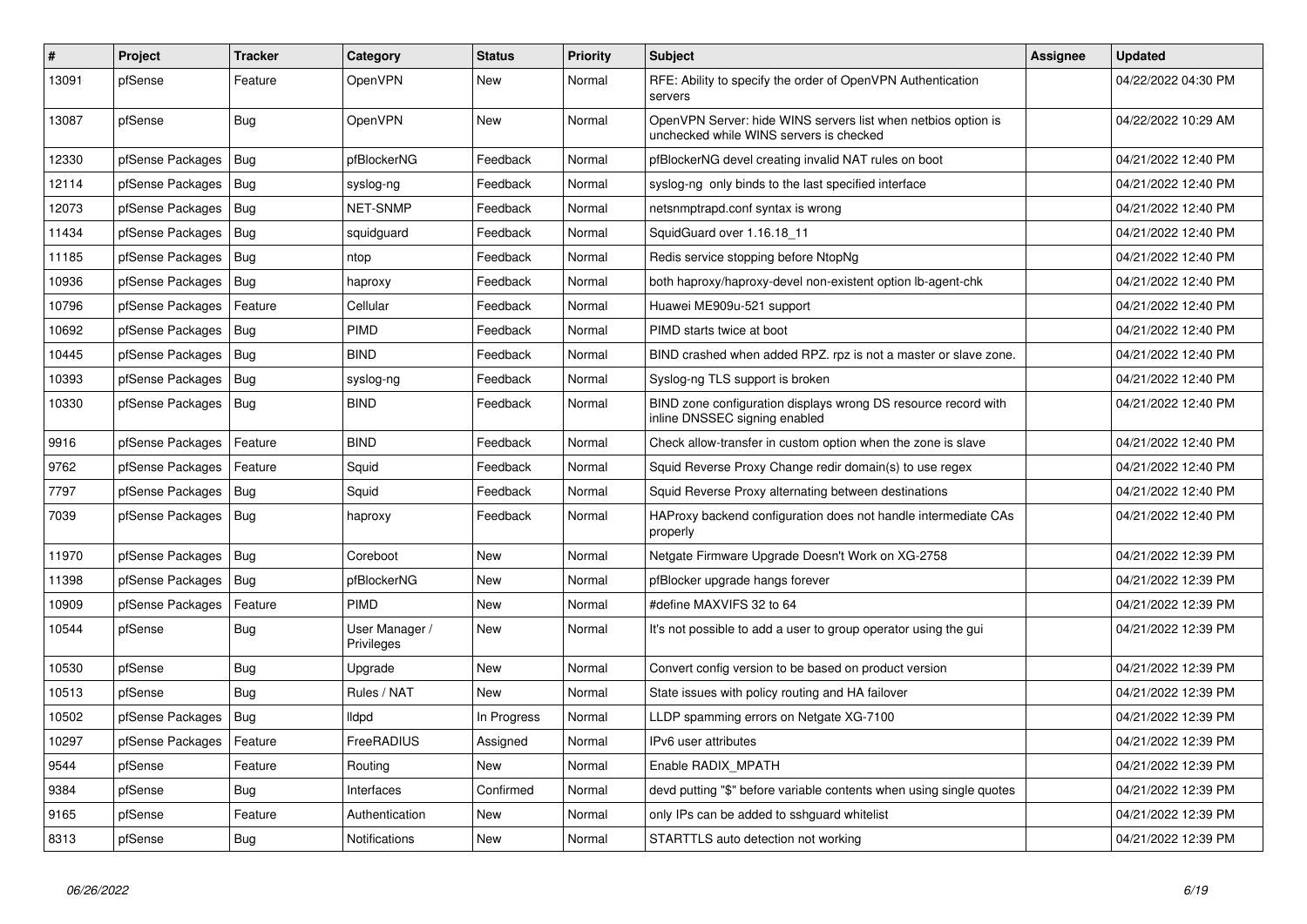| $\vert$ # | Project          | <b>Tracker</b> | Category                        | <b>Status</b> | <b>Priority</b> | Subject                                                                                                     | <b>Assignee</b> | <b>Updated</b>      |
|-----------|------------------|----------------|---------------------------------|---------------|-----------------|-------------------------------------------------------------------------------------------------------------|-----------------|---------------------|
| 8264      | pfSense Packages | <b>Bug</b>     | FreeRADIUS                      | New           | Normal          | Radiusd restart on WAN change results in freeradius not running<br>(and possible solution)                  |                 | 04/21/2022 12:39 PM |
| 7138      | pfSense          | Bug            | DHCP (IPv6)                     | Assigned      | Normal          | Pfsense wide dhcpv6 client doesn't recognise ifid statement                                                 |                 | 04/21/2022 12:39 PM |
| 6823      | pfSense          | Bug            | Interfaces                      | New           | Normal          | No connectivity after changing link state to UP                                                             |                 | 04/21/2022 12:39 PM |
| 6186      | pfSense          | Bug            | Services                        | New           | Normal          | race conditions in service startup                                                                          |                 | 04/21/2022 12:39 PM |
| 5786      | pfSense          | Bug            | Web Interface                   | New           | Normal          | Check WebConfigurator port for conflicts                                                                    |                 | 04/21/2022 12:39 PM |
| 5510      | pfSense          | Feature        | Package System                  | New           | Normal          | Need a simple way to enable/disable package-installed services                                              |                 | 04/21/2022 12:39 PM |
| 5074      | pfSense          | Feature        | Upgrade                         | <b>New</b>    | Normal          | Standard release notes URLs to facilitate GUI viewing before<br>upgrade                                     |                 | 04/21/2022 12:39 PM |
| 4154      | pfSense          | <b>Bug</b>     | User Manager /<br>Privileges    | Confirmed     | Normal          | RADIUS authentication not working over IPv6                                                                 |                 | 04/21/2022 12:39 PM |
| 1337      | pfSense          | Feature        | Interfaces                      | Assigned      | Normal          | VLANs with different MAC address than parent interface                                                      |                 | 04/21/2022 12:39 PM |
| 946       | pfSense          | Feature        | <b>IPsec</b>                    | New           | Normal          | Allow aliases to be used to define IPsec phase 2 networks                                                   |                 | 04/21/2022 12:39 PM |
| 790       | pfSense          | Feature        | <b>Operating System</b>         | New           | Normal          | Advanced options for dnsclient (resolv.conf)                                                                |                 | 04/21/2022 12:39 PM |
| 10426     | pfSense Packages | Bug            | Filer                           | Feedback      | Normal          | Filer must validate that File name is unig                                                                  |                 | 04/20/2022 11:02 AM |
| 13073     | pfSense Packages | Bug            | Squid                           | New           | Normal          | ClamAV - clamd dies with high CPU load and thus the C-ICAP of<br>squid-reverse proxy causes http:500 errors |                 | 04/19/2022 05:38 AM |
| 13068     | pfSense          | Bug            | Aliases / Tables                | <b>New</b>    | Normal          | Error loading rules when URL Table IPs content is empty                                                     |                 | 04/17/2022 09:07 PM |
| 13067     | pfSense          | Bug            | FilterDNS                       | New           | Normal          | filterdns resolve interval is twice the intended value                                                      |                 | 04/17/2022 07:45 PM |
| 2358      | pfSense          | Feature        | Rules / NAT                     | New           | Normal          | NAT64 Support                                                                                               |                 | 04/16/2022 06:52 PM |
| 12338     | pfSense Packages | Bug            | <b>RRD Summary</b>              | New           | Normal          | RRD Summary does not report data on 3100                                                                    |                 | 04/15/2022 02:54 PM |
| 13058     | pfSense          | Todo           | Rules / NAT                     | New           | Normal          | Add static routes and directly connected networks back to policy<br>route negation rules                    |                 | 04/13/2022 08:05 AM |
| 13051     | pfSense          | Bug            | <b>Traffic Shaper</b><br>(ALTQ) | New           | Normal          | Firewall traffic shaper by interface selection unknow                                                       |                 | 04/12/2022 07:03 AM |
| 13046     | pfSense          | Bug            | Rules / NAT                     | New           | Normal          | Floating rule applied to IPv6 interface with a SLAAC DHCPv6<br>gateway reports error on boot                |                 | 04/11/2022 09:50 AM |
| 13045     | pfSense Packages | Bug            | WireGuard                       | New           | Normal          | Firewall floating rules ignore WireGuard traffic                                                            |                 | 04/11/2022 09:40 AM |
| 13044     | pfSense Packages | Feature        | Mail report                     | New           | Normal          | Customized reporting                                                                                        |                 | 04/11/2022 09:22 AM |
| 13043     | pfSense Packages | <b>Bug</b>     | WireGuard                       | New           | Normal          | OSPF over Wirequard interface doesn't populate neighbors after<br>reboot                                    |                 | 04/11/2022 09:22 AM |
| 13039     | pfSense Packages | Feature        | AWS VPC                         | New           | Normal          | Handle transit gateway VPNs in the AWS VPN wizard                                                           |                 | 04/11/2022 07:31 AM |
| 12524     | pfSense Plus     | Feature        | <b>Operating System</b>         | New           | Normal          | OpenSSL QAT Engine                                                                                          |                 | 04/10/2022 02:54 AM |
| 12950     | pfSense          | Bug            | Routing                         | New           | Normal          | OpenVPN as default gateway does not get set at boot time                                                    |                 | 04/09/2022 05:46 PM |
| 13017     | pfSense          | Feature        | Packet Capture                  | New           | Normal          | Packet capture: add preview results while capture is running                                                |                 | 04/09/2022 11:08 AM |
| 9833      | pfSense Packages | Feature        | ACME                            | New           | Normal          | ACME: add ability to use custom ACME server                                                                 |                 | 04/07/2022 11:31 AM |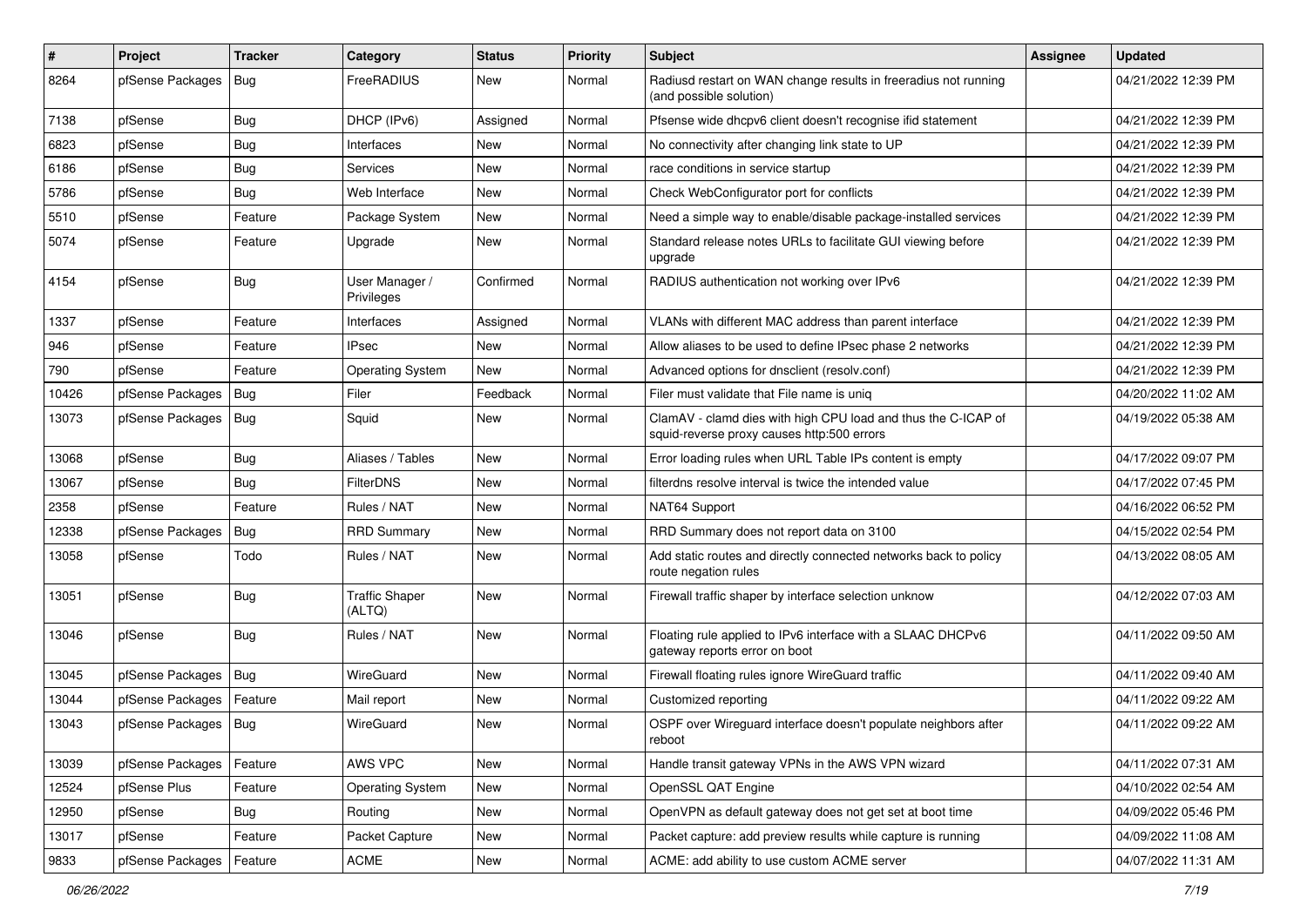| $\vert$ # | Project          | <b>Tracker</b> | Category                                        | <b>Status</b> | <b>Priority</b> | Subject                                                                                                                             | Assignee | <b>Updated</b>      |
|-----------|------------------|----------------|-------------------------------------------------|---------------|-----------------|-------------------------------------------------------------------------------------------------------------------------------------|----------|---------------------|
| 13022     | pfSense Packages | Bug            | haproxy                                         | Feedback      | Normal          | HAProxy - Sub Frontends ignore Client verification CA certificates                                                                  |          | 04/06/2022 12:55 PM |
| 12956     | pfSense Packages | Bug            | Suricata                                        | Confirmed     | Normal          | suricata fails to use pcre in SID management (e.g. dropsid.conf)                                                                    |          | 04/05/2022 12:52 PM |
| 10900     | pfSense Packages | Bug            | Backup                                          | Feedback      | Normal          | /packages/backup/backup.php?a=download&t=backup HTTP<br>504, or Sends PHP Error Message as ASCII/Text file Named<br>pfsense.bak.tgz |          | 04/05/2022 01:51 AM |
| 12774     | pfSense          | Bug            | Backup / Restore                                | New           | Normal          | Picture widget image is not saved in backup                                                                                         |          | 04/04/2022 04:48 AM |
| 13018     | pfSense Packages | Bug            | pfBlockerNG                                     | New           | Normal          | TLD and DNSBL Safesearch DOH conflict disables TLD block<br>when conflicting DOH FQDN is deselected or whitelisted                  |          | 04/01/2022 05:59 PM |
| 13016     | pfSense Docs     | New Content    | Virtualization                                  | <b>New</b>    | Normal          | Workaround for bandwith issues since 2.6 when installed in<br>Hyper-V                                                               |          | 04/01/2022 01:06 PM |
| 13009     | pfSense          | Feature        | OpenVPN                                         | <b>New</b>    | Normal          | Add option for multiple remote addresses to OpenVPN Client                                                                          |          | 03/31/2022 12:42 PM |
| 12959     | pfSense          | Bug            | DHCP (IPv4)                                     | Feedback      | Normal          | dhcplease process wrongly update host file if client-hostname is<br>empty                                                           |          | 03/28/2022 10:26 AM |
| 12922     | pfSense          | Bug            | DHCP (IPv4)                                     | <b>New</b>    | Normal          | Classless static routes received on DHCP WAN can override<br>chosen default gateway                                                 |          | 03/28/2022 10:08 AM |
| 1826      | pfSense          | Feature        | PPPoE Server                                    | <b>New</b>    | Normal          | PPPoE server IPv6 support                                                                                                           |          | 03/25/2022 04:25 PM |
| 7783      | pfSense          | Feature        | <b>Operating System</b>                         | New           | Normal          | Support for hosting VMs on pfSense using bhyve                                                                                      |          | 03/25/2022 11:53 AM |
| 12882     | pfSense Packages | Feature        | pfBlockerNG                                     | Feedback      | Normal          | Add the option to specify CURLOPT_INTERFACE in pfBlockerNG<br>IPv4/IPv6 lists                                                       |          | 03/24/2022 11:16 AM |
| 12927     | pfSense          | Bug            | OpenVPN                                         | New           | Normal          | OpenVPN with OCSP enabled allows connections with revoked<br>certificates                                                           |          | 03/24/2022 08:22 AM |
| 12951     | pfSense Packages | Bug            | <b>FRR</b>                                      | Feedback      | Normal          | FRR cannot remove IPv6 routes                                                                                                       |          | 03/22/2022 09:24 PM |
| 12829     | pfSense          | Bug            | <b>Traffic Shaper</b><br>(Limiters)             | Feedback      | Normal          | Dummynet kernel module fails to load after upgrade.                                                                                 |          | 03/17/2022 09:26 AM |
| 11732     | pfSense Plus     | Feature        | Hardware / Drivers                              | <b>New</b>    | Normal          | Add VXLAN Support to pfSense Plus                                                                                                   |          | 03/15/2022 02:35 AM |
| 12400     | pfSense Docs     | Correction     | <b>NAT</b>                                      | New           | Normal          | NAT 1:1 documentation - multi-wan information                                                                                       |          | 03/13/2022 12:53 PM |
| 12938     | pfSense          | Bug            | <b>IPv6 Router</b><br>Advertisements<br>(RADVD) | <b>New</b>    | Normal          | MaxRtrAdvInterval would allow stale DNS servers to be deleted<br>faster                                                             |          | 03/12/2022 09:37 AM |
| 855       | pfSense          | Feature        | Multi-WAN                                       | <b>New</b>    | Normal          | Ability to selectively kill states on gateways recovery                                                                             |          | 03/11/2022 08:30 AM |
| 12926     | pfSense          | Bug            | Interfaces                                      | Feedback      | Normal          | Changing LAGG type on CARP interfaces makes VIPs go to an<br>"init" State                                                           |          | 03/10/2022 10:52 AM |
| 12907     | pfSense Packages | Bug            | PIMD                                            | Feedback      | Normal          | PIMD: Nonexistent interfaces should be hidden/disabled in<br>pimd.conf before bringing up the service                               |          | 03/07/2022 03:51 PM |
| 12918     | pfSense Packages | Feature        | pfBlockerNG                                     | New           | Normal          | pfBlockerNG-devel changes from xmlrpc sync do not take effect<br>immediately                                                        |          | 03/07/2022 02:29 PM |
| 12905     | pfSense          | <b>Bug</b>     | Web Interface                                   | New           | Normal          | Add VLAN Re-assignment to Import Interface Mismatch Wizard                                                                          |          | 03/07/2022 08:05 AM |
| 12903     | pfSense          | Feature        | Notifications                                   | New           | Normal          | alternative authentication methods for email notifications?                                                                         |          | 03/07/2022 07:52 AM |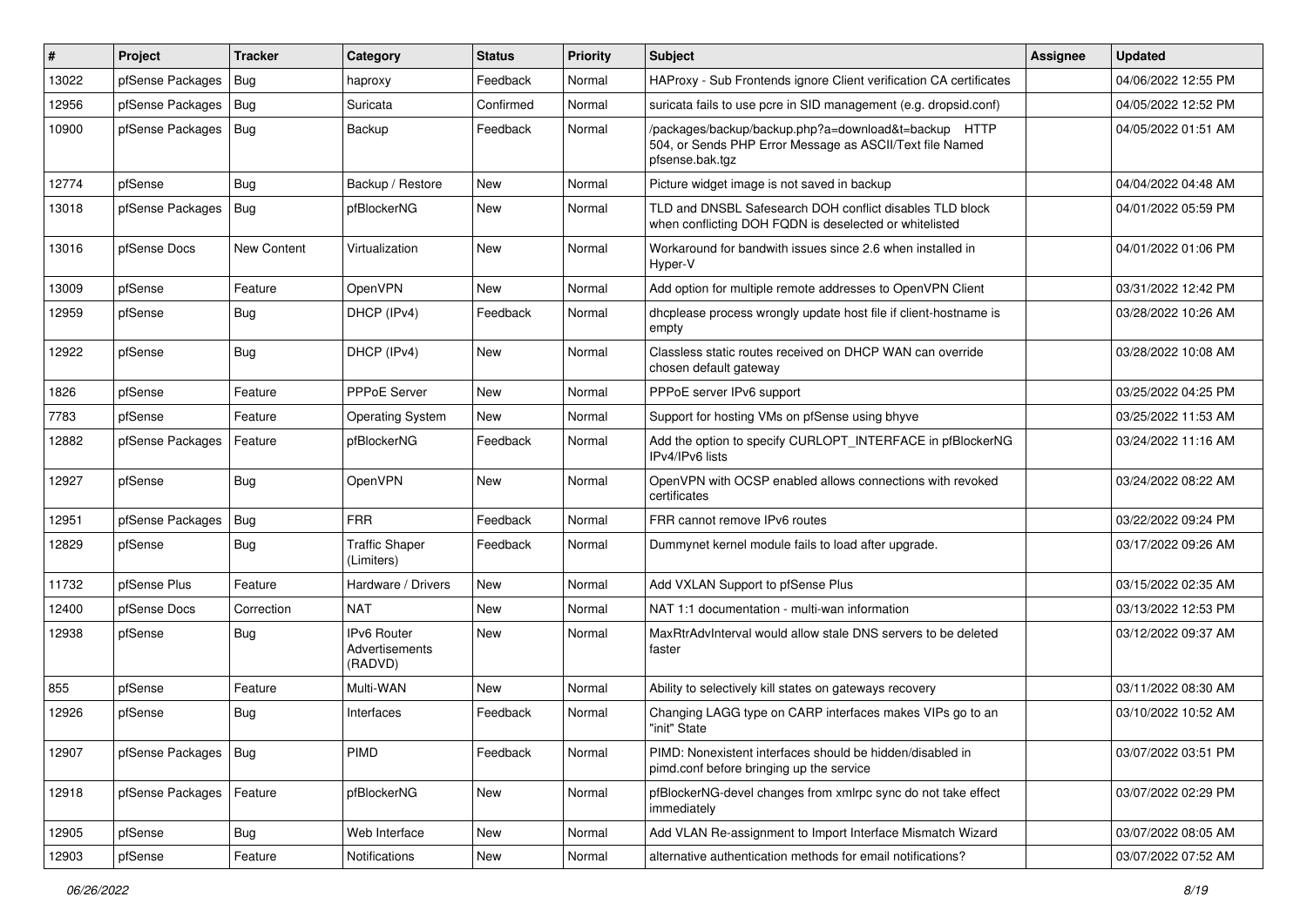| ∦     | Project                 | <b>Tracker</b> | Category                | <b>Status</b> | <b>Priority</b> | <b>Subject</b>                                                                                                                                                          | <b>Assignee</b> | <b>Updated</b>      |
|-------|-------------------------|----------------|-------------------------|---------------|-----------------|-------------------------------------------------------------------------------------------------------------------------------------------------------------------------|-----------------|---------------------|
| 11827 | pfSense Packages        | Feature        | <b>ACME</b>             | New           | Normal          | Please include acme deploy folder/scripts                                                                                                                               |                 | 03/06/2022 04:31 AM |
| 12899 | pfSense Packages        | Bug            | Suricata                | New           | Normal          | Suricata doesn't honor Pass List                                                                                                                                        |                 | 03/04/2022 01:22 PM |
| 12889 | pfSense Packages        | Feature        | <b>FRR</b>              | New           | Normal          | FRR GUI add set ipv6 next-hop global                                                                                                                                    |                 | 03/02/2022 06:10 AM |
| 12888 | pfSense                 | Bug            | Rules / NAT             | New           | Normal          | pfSense sends un-NATed packets during OpenVPN startup                                                                                                                   |                 | 03/01/2022 03:13 PM |
| 12742 | pfSense Packages        | Bug            | FreeRADIUS              | Feedback      | Normal          | freeRADIUS virtual-server-default: modules dailycounter,<br>monthlycounter, noresetcounter, expire_on_login in authorize<br>section prevent virtual server from loading |                 | 03/01/2022 12:45 PM |
| 12883 | pfSense Docs            | Todo           | <b>DNS</b>              | New           | Normal          | Feedback on Services - DNS Resolver - Host Overrides                                                                                                                    |                 | 02/28/2022 07:54 PM |
| 11778 | pfSense                 | <b>Bug</b>     | OpenVPN                 | New           | Normal          | OpenVPN uses 100% CPU after experiencing packet loss                                                                                                                    |                 | 02/28/2022 07:38 AM |
| 12857 | pfSense                 | <b>Bug</b>     | Gateways                | New           | Normal          | Firewall gateway goes away when making changes to Bridge0<br>device                                                                                                     |                 | 02/27/2022 11:20 AM |
| 12259 | pfSense                 | <b>Bug</b>     | <b>Operating System</b> | New           | Normal          | Intel em NICs Suffering Performance Degradation on FreeBSD12                                                                                                            |                 | 02/25/2022 09:28 PM |
| 12874 | pfSense                 | Feature        | OpenVPN                 | New           | Normal          | OpenVPN RADIUS Framed-Pool                                                                                                                                              |                 | 02/25/2022 02:24 PM |
| 12860 | pfSense Packages        | Feature        | New Package<br>Request  | New           | Normal          | add mmc-utils package to all images                                                                                                                                     |                 | 02/24/2022 07:18 AM |
| 12861 | pfSense Docs            | Correction     | Hardware                | New           | Normal          | pfSense hardware tuning guide references obsolete interface<br>loader variable & buffer limits                                                                          |                 | 02/23/2022 05:31 PM |
| 12859 | pfSense Packages        | Feature        | Zabbix                  | New           | Normal          | Add Zabbix 6.0 LTS (agent and proxy) packages                                                                                                                           |                 | 02/23/2022 07:11 AM |
| 12553 | pfSense                 | Feature        | Backup / Restore        | New           | Normal          | Auto Config Backup: Allow selecting multiple backups for deletion                                                                                                       |                 | 02/22/2022 04:27 AM |
| 12848 | pfSense                 | Feature        | Dynamic DNS             | New           | Normal          | Evaluation of the DynDNS "Result Match" string                                                                                                                          |                 | 02/22/2022 02:01 AM |
| 12845 | pfSense Packages        | Bug            | softflowd               | New           | Normal          | softflowd wrong vlan tag                                                                                                                                                |                 | 02/21/2022 10:40 AM |
| 12828 | pfSense                 | <b>Bug</b>     | <b>Wireless</b>         | New           | Normal          | pfSense keeps crashing (Fatal trap 12: page fault while in kernel<br>mode)                                                                                              |                 | 02/21/2022 07:55 AM |
| 12708 | pfSense                 | Bug            | Aliases / Tables        | New           | Normal          | alias with non resolving DNS entry breaks underlying pf table                                                                                                           |                 | 02/20/2022 06:13 PM |
| 12822 | pfSense Packages        | <b>Bug</b>     | pfBlockerNG             | New           | Normal          | IPv4 Source ASN format not working                                                                                                                                      |                 | 02/18/2022 10:47 AM |
| 12823 | pfSense                 | <b>Bug</b>     | DHCP (IPv6)             | New           | Normal          | Multiple DHCP6 WAN connections PPPoE interface 'defached'<br>status                                                                                                     |                 | 02/18/2022 05:39 AM |
| 8882  | pfSense                 | Bug            | Interfaces              | Incomplete    | Normal          | Interface assignments lost on reboot                                                                                                                                    |                 | 02/17/2022 02:24 PM |
| 12812 | pfSense Packages        | Feature        | arpwatch                | New           | Normal          | Would it be helpful if the FreeBSD net-mgmt/arpwatch port had an<br>option to use mail/dma for mail delivery?                                                           |                 | 02/16/2022 06:09 PM |
| 12806 | pfSense Packages   Todo |                | node_exporter           | New           | Normal          | Update node_exporter to 1.3.1                                                                                                                                           |                 | 02/15/2022 05:26 PM |
| 12797 | pfSense                 | Bug            | UPnP/NAT-PMP            | New           | Normal          | UPnP+STUN forms invalid outbound NAT rules using the external<br>address discovered from STUN                                                                           |                 | 02/15/2022 01:01 PM |
| 11931 | pfSense Packages        | Feature        | ACME                    | New           | Normal          | Add support for validating a domain's ownership via Google Cloud<br>Cloud DNS                                                                                           |                 | 02/15/2022 03:18 AM |
| 12543 | pfSense                 | <b>Bug</b>     | Web Interface           | Feedback      | Normal          | Deleteing a Outbound NAT rule gave me an empty rule and<br>displayed php error in UI.                                                                                   |                 | 02/14/2022 04:36 AM |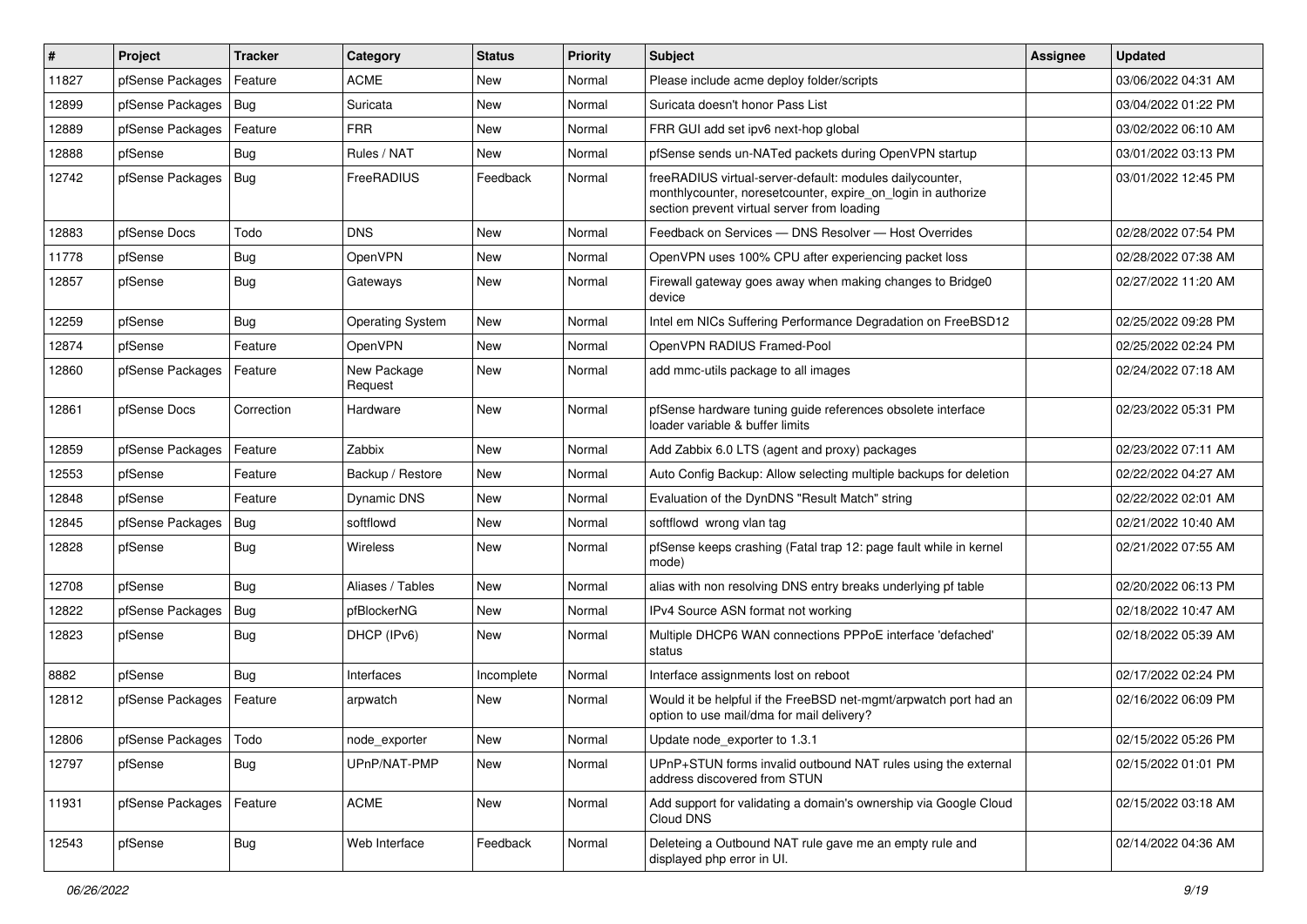| #     | Project          | <b>Tracker</b> | Category               | <b>Status</b> | <b>Priority</b> | Subject                                                                                                                                                | <b>Assignee</b> | <b>Updated</b>      |
|-------|------------------|----------------|------------------------|---------------|-----------------|--------------------------------------------------------------------------------------------------------------------------------------------------------|-----------------|---------------------|
| 12791 | pfSense Docs     | New Content    | Diagnostics            | New           | Normal          | Diagnostic Information for Support (pfSense)                                                                                                           |                 | 02/13/2022 08:49 PM |
| 12787 | pfSense Docs     | Todo           | <b>IPsec</b>           | New           | Normal          | Feedback on pfSense Configuration Recipes - Routing Internet<br>Traffic Through a Site-to-Site IPsec Tunnel                                            |                 | 02/11/2022 11:28 PM |
| 11036 | pfSense Packages | Bug            | haproxy                | New           | Normal          | <b>HAproxy ACL</b>                                                                                                                                     |                 | 02/11/2022 11:27 AM |
| 12329 | pfSense Packages | Feature        | Avahi                  | New           | Normal          | Add optional floating firewall rules for IPv4 and IPv6                                                                                                 |                 | 02/09/2022 04:43 PM |
| 6799  | pfSense          | Bug            | Rules / NAT            | New           | Normal          | Using NOT (!) with interface subnet macros results unexpected<br>traffic passing when multiple subnets are included in the macro (i.e.<br>VIP subnets) |                 | 02/07/2022 02:18 PM |
| 12767 | pfSense Packages | Bug            | Avahi                  | New           | Normal          | `Package radavahi-daemon does does not exist in current<br>pfSense version and it has been removed" message on pfSense<br>2.7 restore                  |                 | 02/07/2022 11:28 AM |
| 12764 | pfSense          | Bug            | Gateways               | New           | Normal          | VTI gateway status is pending after assigning the VTI interface                                                                                        |                 | 02/07/2022 05:41 AM |
| 12243 | pfSense          | Todo           | Package System         | New           | Normal          | Implement "plugin interfaces()"                                                                                                                        |                 | 02/07/2022 03:50 AM |
| 12751 | pfSense Packages | <b>Bug</b>     | <b>FRR</b>             | New           | Normal          | Improve FRR route restoration after gateway events                                                                                                     |                 | 02/06/2022 11:07 PM |
| 12258 | pfSense Packages | I Bug          | <b>WireGuard</b>       | Feedback      | Normal          | Copy key buttons only work in HTTPS mode                                                                                                               |                 | 02/03/2022 04:57 AM |
| 12748 | pfSense Packages | Feature        | Suricata               | <b>New</b>    | Normal          | Suricata blocked page timestamp breakout to it's own sortable<br>column                                                                                |                 | 02/01/2022 12:06 PM |
| 12656 | pfSense Packages | Feature        | New Package<br>Request | New           | Normal          | <b>NextDNS</b>                                                                                                                                         |                 | 01/31/2022 01:50 AM |
| 12740 | pfSense          | Bug            | FreeBSD                | Incomplete    | Normal          | panic: esp input cb: Unexpected address family                                                                                                         |                 | 01/27/2022 01:19 PM |
| 12730 | pfSense          | Bug            | <b>Captive Portal</b>  | New           | Normal          | RADIUS accounting does not work if WAN is down                                                                                                         |                 | 01/26/2022 05:13 AM |
| 9700  | pfSense Packages | Feature        | Squid                  | Feedback      | Normal          | Secure Squid HTTPS Proxy                                                                                                                               |                 | 01/25/2022 06:39 PM |
| 12717 | pfSense Packages | Todo           | Squid                  | New           | Normal          | Squid 5.x Branch                                                                                                                                       |                 | 01/25/2022 06:24 PM |
| 12726 | pfSense          | Bug            | Authentication         | New           | Normal          | LDAP select container button auto populate                                                                                                             |                 | 01/25/2022 01:48 PM |
| 12705 | pfSense          | Bug            | <b>IPsec</b>           | Incomplete    | Normal          | ECDSA certificate does not work for IPSec VPN phase 1                                                                                                  |                 | 01/24/2022 03:22 PM |
| 12711 | pfSense Packages | Feature        | Telegraf               | New           | Normal          | Add InfluxDB V2 support                                                                                                                                |                 | 01/21/2022 02:54 AM |
| 7352  | pfSense          | Bug            | Routing                | New           | Normal          | pfSense IPv6 static route is dumped after a WAN flap                                                                                                   |                 | 01/20/2022 09:35 AM |
| 9500  | pfSense Packages | Bug            | haproxy                | New           | Normal          | HAproxy does not delete non-applicable action config                                                                                                   |                 | 01/18/2022 06:28 AM |
| 12382 | pfSense          | Regression     | OpenVPN                | New           | Normal          | Certificate Depth checking creates OpenVPN micro-outages every<br>time a user authenticates after 2.5.2 upgrade                                        |                 | 01/17/2022 04:17 AM |
| 12659 | pfSense Docs     | Todo           | Hardware               | New           | Normal          | Feedback on Hardware - Hardware Tuning and Troubleshooting -<br>Flow Control for ix                                                                    |                 | 01/16/2022 10:22 AM |
| 6926  | pfSense          | Bug            | UPnP/NAT-PMP           | New           | Normal          | Miniupnp advertising expired IPv6 address                                                                                                              |                 | 01/15/2022 08:29 PM |
| 10843 | pfSense          | Feature        | Authentication         | New           | Normal          | Allow user manager settings to specify multiple authentication<br>servers                                                                              |                 | 01/13/2022 07:22 AM |
| 12679 | pfSense          | Feature        | Interfaces             | New           | Normal          | Remind user to update DHCPv6 range when changing interface<br>IPv6 prefix                                                                              |                 | 01/12/2022 07:36 AM |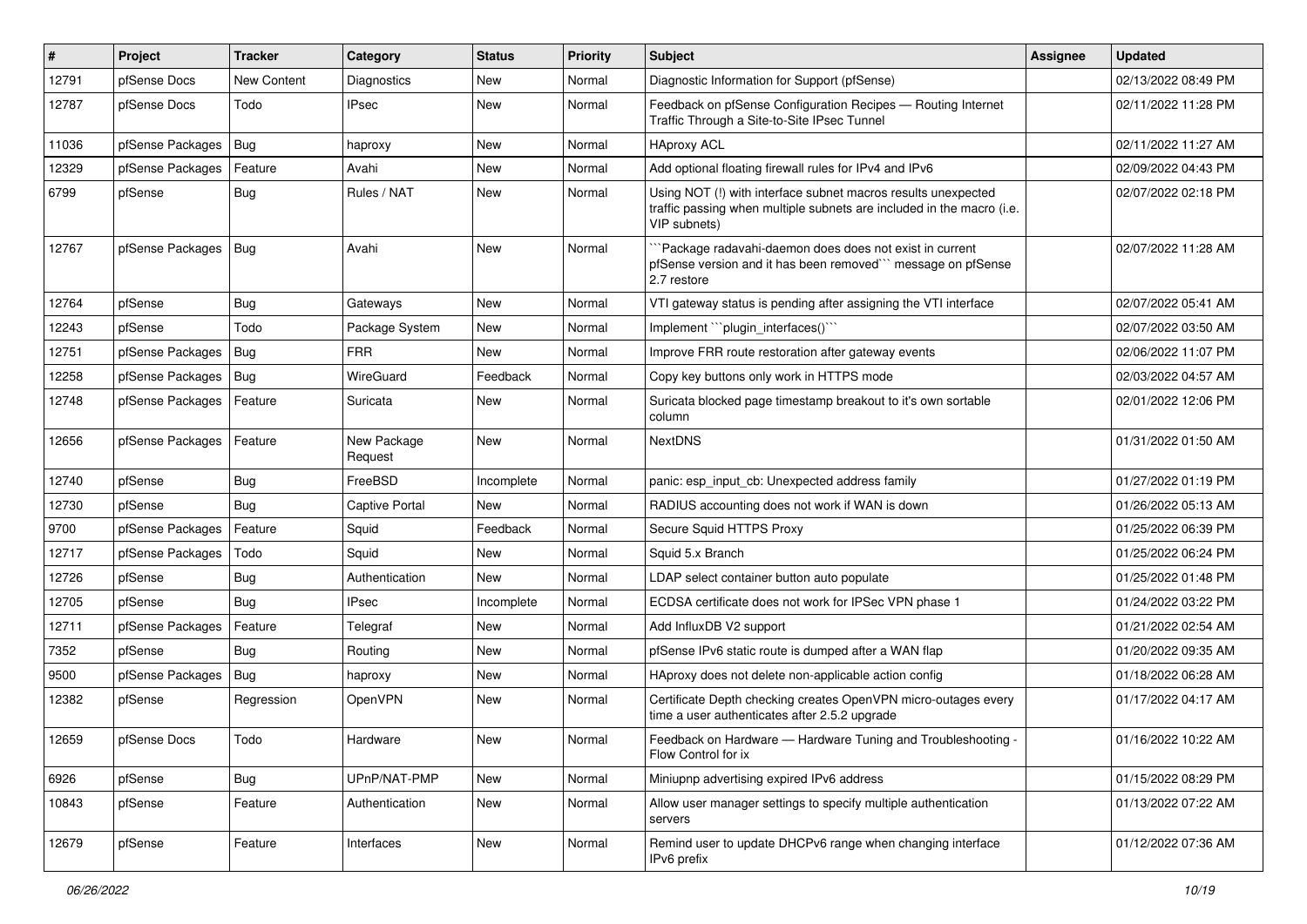| $\vert$ # | Project          | <b>Tracker</b> | Category                        | <b>Status</b> | <b>Priority</b> | Subject                                                                                                                       | <b>Assignee</b> | <b>Updated</b>      |
|-----------|------------------|----------------|---------------------------------|---------------|-----------------|-------------------------------------------------------------------------------------------------------------------------------|-----------------|---------------------|
| 12676     | pfSense          | Feature        | Rules / NAT                     | New           | Normal          | Add the Tagged option on the Port Forward rules edit page                                                                     |                 | 01/11/2022 05:52 AM |
| 1849      | pfSense          | Bug            | <b>Traffic Shaper</b><br>(ALTQ) | New           | Normal          | Traffic shaper - By Queue view needs to show/use friendly inerface<br>names                                                   |                 | 01/10/2022 08:10 AM |
| 5253      | pfSense          | Bug            | <b>PPP</b> Interfaces           | New           | Normal          | 3gstats.php 100% CPU                                                                                                          |                 | 01/08/2022 05:02 PM |
| 12260     | pfSense Packages | Bug            | ntop                            | New           | Normal          | Update popup and version missmatch?                                                                                           |                 | 01/08/2022 05:53 AM |
| 12665     | pfSense          | Feature        | Rules / NAT                     | New           | Normal          | Ability to add custom pf rules from the GUI                                                                                   |                 | 01/07/2022 09:30 AM |
| 12667     | pfSense Packages | Bug            | WireGuard                       | New           | Normal          | Firewall Crashed After Upgrading Wireguard                                                                                    |                 | 01/07/2022 09:18 AM |
| 4242      | pfSense          | Feature        | Authentication                  | New           | Normal          | Two Factor or OTP Authentication for Admin Interface                                                                          |                 | 01/04/2022 12:07 PM |
| 11927     | pfSense          | Feature        | DHCP (IPv4)                     | Feedback      | Normal          | Allow DHCP not to serve a gateway - small fix                                                                                 |                 | 01/03/2022 04:17 PM |
| 7626      | pfSense          | Feature        | Interfaces                      | New           | Normal          | Add IPoE support for WAN                                                                                                      |                 | 01/01/2022 12:31 AM |
| 8113      | pfSense          | <b>Bug</b>     | Interfaces                      | New           | Normal          | MTU setting on bridge, openvpn clients ignored                                                                                |                 | 12/31/2021 05:55 PM |
| 7113      | pfSense          | <b>Bug</b>     | Dashboard                       | New           | Normal          | Interface name in Traffic Graphs                                                                                              |                 | 12/31/2021 05:40 PM |
| 4345      | pfSense          | Bug            | <b>Operating System</b>         | Confirmed     | Normal          | Traffic Shaping doesn't work with Xen netfront driver                                                                         |                 | 12/31/2021 05:30 PM |
| 5629      | pfSense          | Bug            | <b>IPsec</b>                    | New           | Normal          | Allow for IPsec configuration using certs without a CA                                                                        |                 | 12/31/2021 05:21 PM |
| 12423     | pfSense Packages | <b>Bug</b>     | pfBlockerNG                     | Feedback      | Normal          | Dashboard shows "SQLite database missing, Force Reload DNSBL<br>to recover!"                                                  |                 | 12/31/2021 01:06 PM |
| 12655     | pfSense Packages | Bug            | Telegraf                        | New           | Normal          | telegraf, wireguard plugin failing                                                                                            |                 | 12/30/2021 05:51 PM |
| 12414     | pfSense Packages | Bug            | pfBlockerNG                     | Feedback      | Normal          | DNSBL SafeSearch page displays input validation error if DoH /<br>DoT blocking is not enabled                                 |                 | 12/30/2021 02:49 PM |
| 6289      | pfSense          | Bug            | Interfaces                      | New           | Normal          | IPv6 address not given to track6 interfaces on create                                                                         |                 | 12/30/2021 04:17 AM |
| 11872     | pfSense          | Bug            | Interfaces                      | New           | Normal          | gif interfaces reporting incorrect traffic counters                                                                           |                 | 12/30/2021 04:00 AM |
| 11759     | pfSense          | Bug            | Dashboard                       | New           | Normal          | Traffic graphs on dashboard double upload on pppoe links                                                                      |                 | 12/30/2021 04:00 AM |
| 12643     | pfSense Packages | Regression     | Suricata                        | Feedback      | Normal          | Rule categories are cleared after clicking the save button on the<br>Global Settings page                                     |                 | 12/30/2021 03:44 AM |
| 12648     | pfSense          | Bug            | <b>Captive Portal</b>           | New           | Normal          | Undocumented variables 'listenporthttp' and 'listenporthttps'                                                                 |                 | 12/28/2021 10:44 AM |
| 12473     | pfSense          | Feature        | <b>IPsec</b>                    | New           | Normal          | Allow user adjustment of IPsec Keep Alive periodic checks                                                                     |                 | 12/22/2021 05:59 AM |
| 12215     | pfSense          | Regression     | OpenVPN                         | Feedback      | Normal          | OpenVPN does not resync when running on a gateway group                                                                       |                 | 12/22/2021 05:49 AM |
| 12625     | pfSense          | Feature        | Logging                         | New           | Normal          | Granular logging options for default firewall rules.                                                                          |                 | 12/21/2021 06:39 PM |
| 11960     | pfSense          | Bug            | <b>Gateway Monitoring</b>       | Feedback      | Normal          | Gateway Monitoring Traffic Goes Out Default Gateway                                                                           |                 | 12/20/2021 05:43 AM |
| 7152      | pfSense          | <b>Bug</b>     | <b>DNS Resolver</b>             | New           | Normal          | Unbound / DNS Resolver issue if "Register DHCP static mappings<br>in the DNS Resolver" set before wildcard DNS custom options |                 | 12/18/2021 04:59 PM |
| 5849      | pfSense          | Bug            | CARP                            | New           | Normal          | Routing fail on CARP IPsec                                                                                                    |                 | 12/18/2021 04:41 PM |
| 12581     | pfSense          | Regression     | DHCP (IPv6)                     | New           | Normal          | CARP IPv6 assigned address does not get advertised to endpoints<br>with RADV                                                  |                 | 12/16/2021 02:34 PM |
| 12602     | pfSense          | Feature        | Dynamic DNS                     | New           | Normal          | DHCPv6 should allow DDNS Client updates for hosts                                                                             |                 | 12/15/2021 11:00 AM |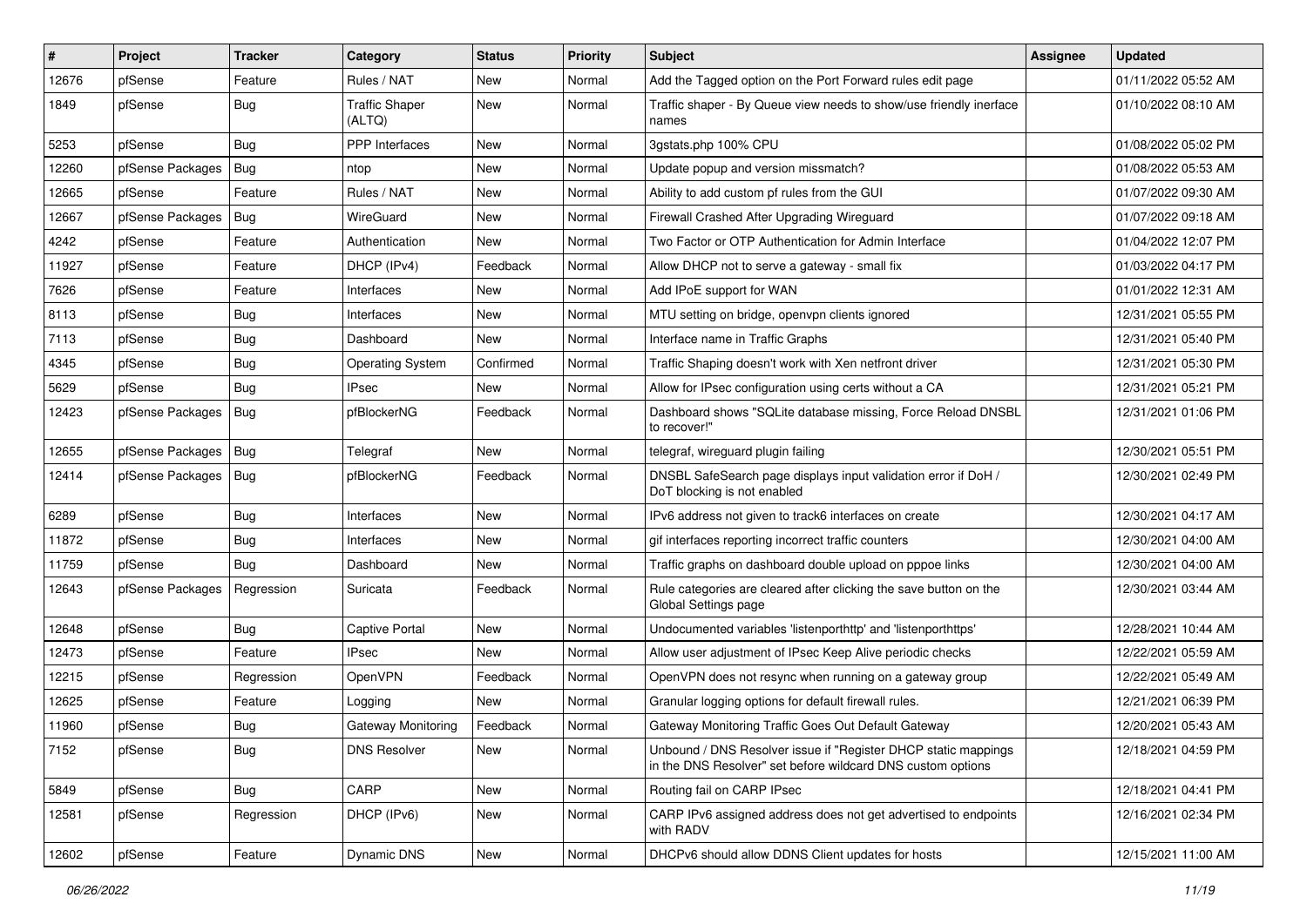| #     | Project                    | <b>Tracker</b> | Category             | <b>Status</b>                 | <b>Priority</b> | <b>Subject</b>                                                                                                         | <b>Assignee</b> | <b>Updated</b>      |
|-------|----------------------------|----------------|----------------------|-------------------------------|-----------------|------------------------------------------------------------------------------------------------------------------------|-----------------|---------------------|
| 12600 | pfSense                    | Feature        | Aliases / Tables     | <b>New</b>                    | Normal          | allow custom mask for a network alias created from a FQDN                                                              |                 | 12/15/2021 10:50 AM |
| 3796  | pfSense                    | Bug            | Diagnostics          | Confirmed                     | Normal          | States summary fails and is very slow with large state tables                                                          |                 | 12/11/2021 08:03 PM |
| 4604  | pfSense                    | <b>Bug</b>     | <b>NTPD</b>          | New                           | Normal          | NTP time server entries may or may not work, depending upon<br>interfaces selected when configuring NTP service        |                 | 12/11/2021 07:59 PM |
| 1667  | pfSense                    | Bug            | L <sub>2</sub> TP    | <b>New</b>                    | Normal          | L2TP server does not respond properly from a CARP VIP                                                                  |                 | 12/11/2021 07:43 PM |
| 12091 | pfSense                    | Feature        | Authentication       | New                           | Normal          | RFE: Add support for sssd authentication                                                                               |                 | 12/10/2021 04:55 PM |
| 12552 | pfSense                    | Bug            | OpenVPN              | <b>New</b>                    | Normal          | "Pull DNS" option within OpenVPN client does not cause pfSense<br>to use DNS servers assigned by remote OpenVPN server |                 | 12/08/2021 08:45 AM |
| 12570 | pfSense Docs               | Correction     | General              | New                           | Normal          | Active appliance list missing 6100                                                                                     |                 | 12/06/2021 11:41 AM |
| 12563 | pfSense                    | <b>Bug</b>     | OpenVPN              | New                           | Normal          | OpenVPN server doesn't support Framed-IPv6-Address RADIUS<br>attribute                                                 |                 | 12/03/2021 11:19 AM |
| 11182 | pfSense Packages           | Bug            | <b>NRPE</b>          | New                           | Normal          | NRPE in HA syncs the bind IP                                                                                           |                 | 12/01/2021 02:15 AM |
| 10462 | pfSense Packages           | Feature        | <b>LCDProc</b>       | <b>Pull Request</b><br>Review | Normal          | <b>CPU Temp Screen</b>                                                                                                 |                 | 11/29/2021 08:28 AM |
| 12542 | pfSense                    | <b>Bug</b>     | Virtual IP Addresses | New                           | Normal          | Cannot assign a same IPv6 Link-Local address to different<br>interfaces                                                |                 | 11/25/2021 01:41 AM |
| 10404 | pfSense                    | Feature        | <b>NTPD</b>          | <b>New</b>                    | Normal          | Consider using chrony for NTP services                                                                                 |                 | 11/23/2021 06:59 PM |
| 7096  | pfSense                    | <b>Bug</b>     | <b>DNS Resolver</b>  | Feedback                      | Normal          | Unbound fails to start on boot if specific network devices are<br>configured in the "Network Interfaces"               |                 | 11/22/2021 08:59 AM |
| 12538 | pfSense Packages           | <b>Bug</b>     | PIMD                 | <b>New</b>                    | Normal          | PIMD sub-interface bug                                                                                                 |                 | 11/20/2021 09:44 PM |
| 12535 | pfSense                    | Documentation  | Routing              | New                           | Normal          | Negate Rules function does not match the description                                                                   |                 | 11/19/2021 02:03 PM |
| 4128  | pfSense                    | Feature        | <b>Notifications</b> | New                           | Normal          | Email notification webgui configuration                                                                                |                 | 11/18/2021 12:48 PM |
| 12249 | pfSense                    | <b>Bug</b>     | Backup / Restore     | <b>New</b>                    | Normal          | HAProxy causing failed ACB backups                                                                                     |                 | 11/15/2021 11:58 PM |
| 4688  | pfSense                    | Feature        | <b>IPsec</b>         | New                           | Normal          | Missing TFC Traffic Flow Confidentiality support                                                                       |                 | 11/15/2021 12:27 PM |
| 12519 | pfSense                    | <b>Bug</b>     | Authentication       | <b>New</b>                    | Normal          | Fail authentication using special character in password via the<br><b>LDAP</b> connector                               |                 | 11/12/2021 07:39 AM |
| 11525 | pfSense Packages   Bug     |                | Suricata             | <b>New</b>                    | Normal          | pfsense 2.5.0 release version for vlan issue to suricata                                                               |                 | 11/11/2021 08:16 AM |
| 12507 | pfSense Packages           | Bug            | softflowd            | <b>Pull Request</b><br>Review | Normal          | Add support for bi-directional flows in softflowd                                                                      |                 | 11/11/2021 03:53 AM |
| 12509 | pfSense                    | <b>Bug</b>     | OpenVPN              | New                           | Normal          | Deffered authentication does not work with auth-gen-token<br>external-auth or pusk "auth-token"                        |                 | 11/08/2021 04:01 AM |
| 12508 | pfSense                    | Bug            | <b>DHCP Relay</b>    | <b>New</b>                    | Normal          | DHCP Relay over VPN                                                                                                    |                 | 11/06/2021 11:25 AM |
| 12504 | pfSense                    | <b>Bug</b>     | Interfaces           | New                           | Normal          | BCM57412 NetXtreme-E 10Gb RDMA Ethernet controller issue                                                               |                 | 11/05/2021 04:51 AM |
| 12502 | pfSense Packages           | Feature        | syslog-ng            | <b>New</b>                    | Normal          | Syslog-ng Configuration Library (scl) missing                                                                          |                 | 11/02/2021 06:06 PM |
| 12491 | pfSense Packages   Feature |                | squidguard           | New                           | Normal          | squidguard: allow multiple regex                                                                                       |                 | 10/28/2021 03:30 PM |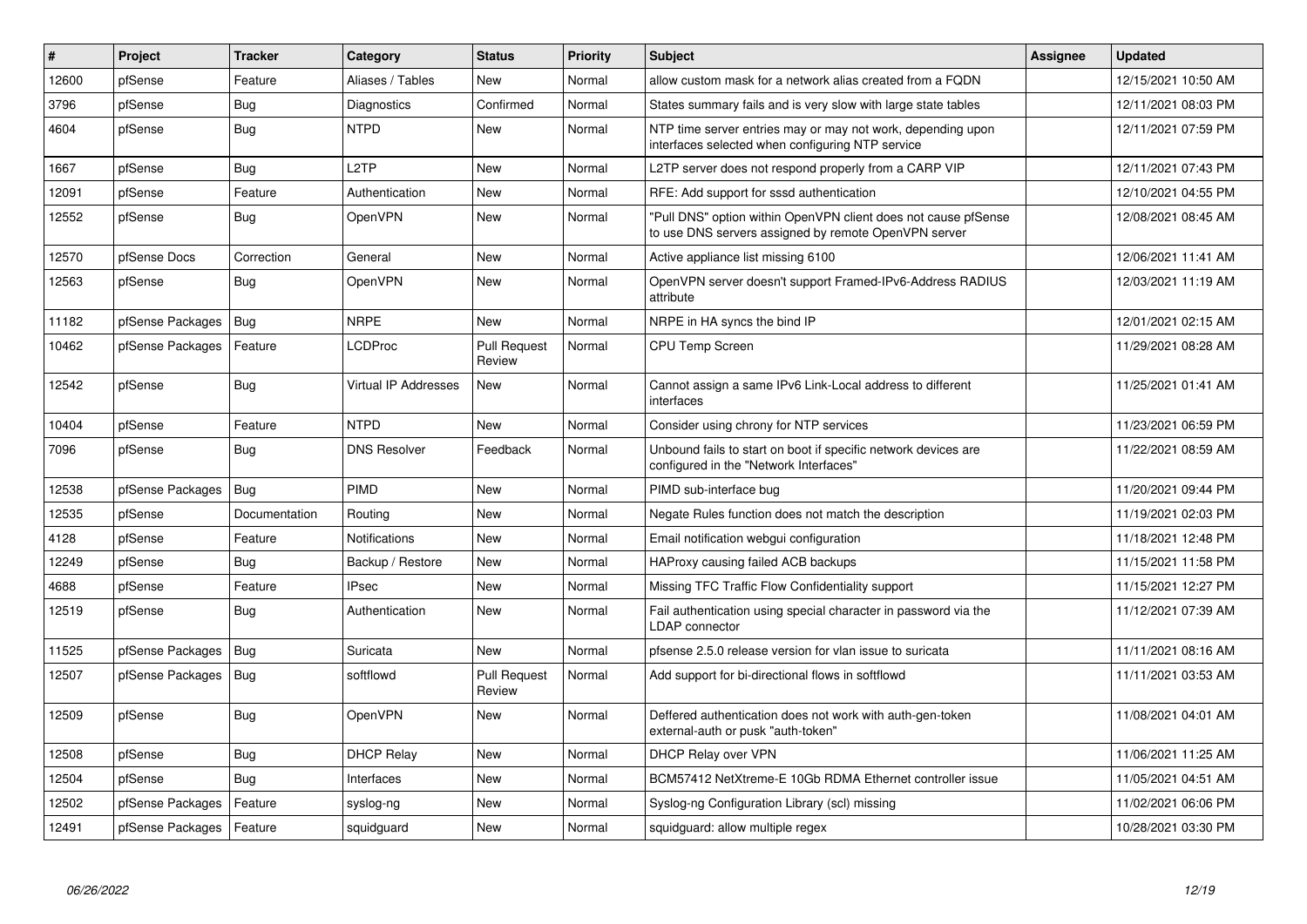| #     | Project                | <b>Tracker</b> | Category                 | <b>Status</b>                 | <b>Priority</b> | Subject                                                                                                                                    | <b>Assignee</b> | <b>Updated</b>      |
|-------|------------------------|----------------|--------------------------|-------------------------------|-----------------|--------------------------------------------------------------------------------------------------------------------------------------------|-----------------|---------------------|
| 11429 | pfSense                | <b>Bug</b>     | Web Interface            | New                           | Normal          | System Log / Settings form activates "Reset Log Files" button on<br>enter                                                                  |                 | 10/28/2021 01:35 PM |
| 12357 | pfSense                | <b>Bug</b>     | <b>Captive Portal</b>    | New                           | Normal          | Captive Portal popup Logout button loads full login page in popup<br>when clicked                                                          |                 | 10/27/2021 12:10 PM |
| 12483 | pfSense                | Bug            | Configuration<br>Backend | <b>New</b>                    | Normal          | GUI creates inconsistent config.xml                                                                                                        |                 | 10/23/2021 06:48 AM |
| 12436 | pfSense                | Bug            | PPPoE Server             | New                           | Normal          | Pppoe server config gui does not allow setting of chap<br>authentication, and sets the network start address for allocation to<br>$\Omega$ |                 | 10/21/2021 08:15 AM |
| 9344  | pfSense                | Bug            | Translations             | New                           | Normal          | OpenVPN click NCP Algorithms will always go to DH Parameters<br>website(in Chinese-Taiwan)                                                 |                 | 10/21/2021 03:48 AM |
| 11163 | pfSense Packages       | Feature        | <b>ACME</b>              | <b>Pull Request</b><br>Review | Normal          | Preferred Chain option                                                                                                                     |                 | 10/18/2021 09:10 AM |
| 12467 | pfSense                | Bug            | <b>Captive Portal</b>    | New                           | Normal          | CP error on client disconnect after reboot                                                                                                 |                 | 10/17/2021 05:35 AM |
| 12465 | pfSense Packages       | Feature        | haproxy                  | New                           | Normal          | Add forwardfor advanced usecases                                                                                                           |                 | 10/16/2021 07:35 PM |
| 11592 | pfSense Packages       | Bug            | node exporter            | New                           | Normal          | Node exporter can not read system statistics                                                                                               |                 | 10/15/2021 09:37 PM |
| 9617  | pfSense                | Feature        | <b>PPP</b> Interfaces    | New                           | Normal          | PPPoE Static IP Configuration in GUI                                                                                                       |                 | 10/15/2021 08:52 PM |
| 12461 | pfSense Docs           | Todo           | Hardware                 | <b>New</b>                    | Normal          | Improve macOS Serial Command Instructions                                                                                                  |                 | 10/15/2021 03:47 PM |
| 12459 | pfSense                | Todo           | Virtual IP Addresses     | New                           | Normal          | Add IP Alias subnet input validation                                                                                                       |                 | 10/15/2021 09:35 AM |
| 12458 | pfSense                | Feature        | Authentication           | New                           | Normal          | Use "unixHomeDirectory" instead of "homeDirectory" when LDAP<br>authentication server is Active Directory                                  |                 | 10/15/2021 08:18 AM |
| 9798  | pfSense Packages       | Feature        | pfBlockerNG              | New                           | Normal          | add ipv4 and ipv6 dnscrypt-resolvers feeds                                                                                                 |                 | 10/14/2021 09:48 AM |
| 12451 | pfSense                | Bug            | Virtual IP Addresses     | New                           | Normal          | deleteVIP() does not check RFC2136 Update Source                                                                                           |                 | 10/13/2021 10:06 AM |
| 12444 | pfSense Packages       | Bug            | ntop                     | New                           | Normal          | ntopng throws errors when viewing single host                                                                                              |                 | 10/11/2021 12:39 PM |
| 12126 | pfSense Packages       | Bug            | FreeRADIUS               | New                           | Normal          | freeradius3 0.15.7 31                                                                                                                      |                 | 10/11/2021 08:21 AM |
| 9633  | pfSense                | Feature        | <b>PPPoE Server</b>      | New                           | Normal          | PPPoE/L2TP Server Status Page                                                                                                              |                 | 10/09/2021 12:05 PM |
| 11430 | pfSense                | <b>Bug</b>     | Interfaces               | New                           | Normal          | PHP console spam after Assigning Interfaces                                                                                                |                 | 10/09/2021 10:37 AM |
| 12162 | pfSense Docs           | Todo           | Products                 | New                           | Normal          | Add "usb reset" as possible solution for non-booting flash drives on<br>the SG-1100                                                        |                 | 10/07/2021 02:19 PM |
| 11871 | pfSense Docs           | Correction     | Products                 | New                           | Normal          | SG-2100 must be manually power cycled after installation                                                                                   |                 | 10/07/2021 02:19 PM |
| 1620  | pfSense Packages   Bug |                | Squid                    | New                           | Normal          | Can't use transparent proxy when using bridge.                                                                                             |                 | 10/07/2021 04:19 AM |
| 12427 | pfSense Packages       | Todo           | haproxy                  | New                           | Normal          | ha-proxy: action order in the GUI is not keeped in the resulting<br>ha-proxy configuration                                                 |                 | 10/06/2021 07:02 AM |
| 12188 | pfSense Packages       | Bug            | OpenVPN Client<br>Export | New                           | Normal          | client export breaks multi remote configurations                                                                                           |                 | 10/02/2021 05:58 PM |
| 12421 | pfSense                | Bug            | Rules / NAT              | New                           | Normal          | IPV6 limiter bug                                                                                                                           |                 | 10/02/2021 08:44 AM |
| 12033 | pfSense Packages       | <b>Bug</b>     | pfBlockerNG              | New                           | Normal          | maxmindb and _sqlite3 modules not found                                                                                                    |                 | 10/01/2021 04:42 AM |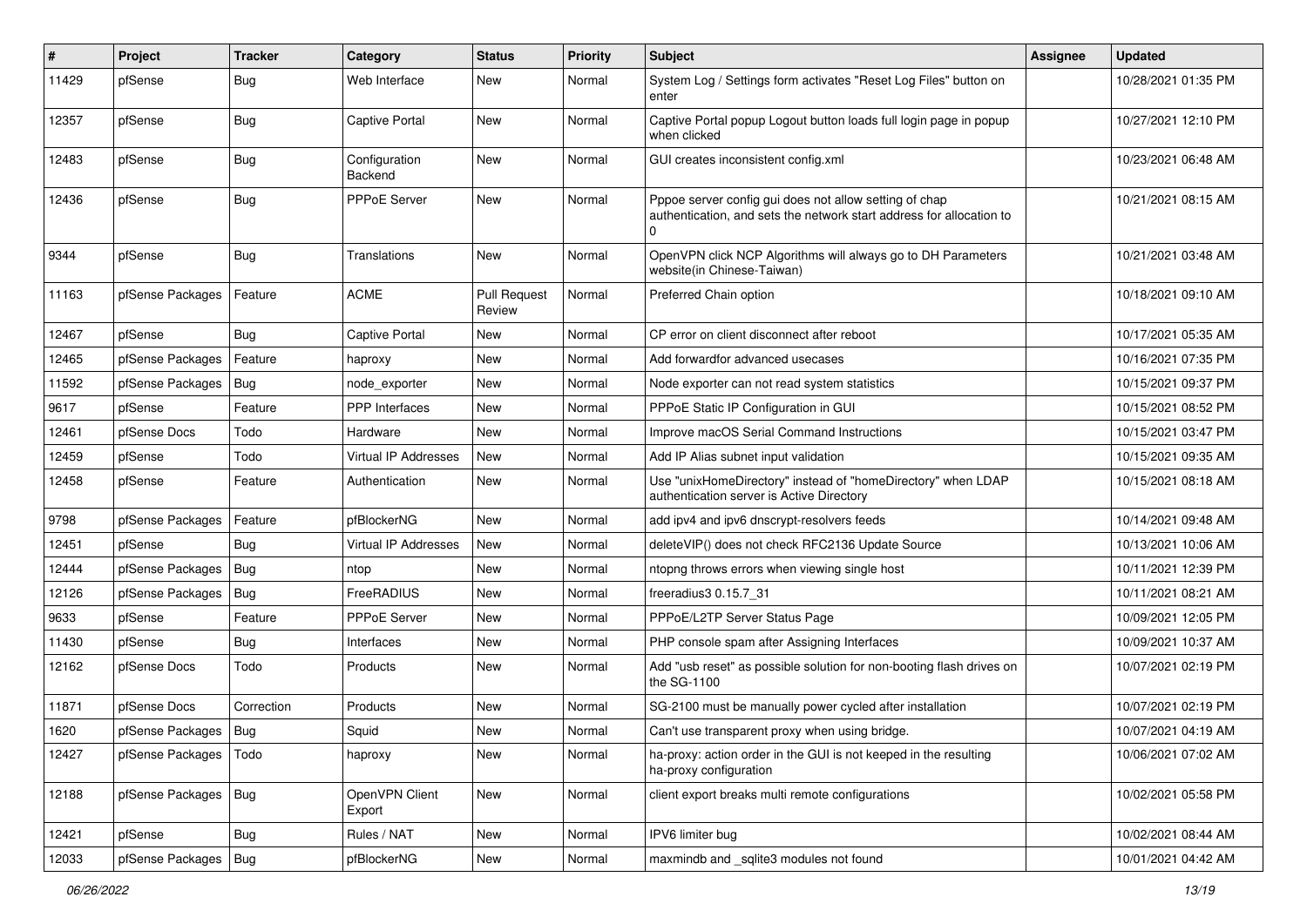| $\pmb{\#}$ | Project          | <b>Tracker</b> | Category                 | <b>Status</b>                 | Priority | <b>Subject</b>                                                                                                    | <b>Assignee</b> | <b>Updated</b>      |
|------------|------------------|----------------|--------------------------|-------------------------------|----------|-------------------------------------------------------------------------------------------------------------------|-----------------|---------------------|
| 12411      | pfSense Docs     | Todo           | <b>High Availability</b> | New                           | Normal   | Feedback on High Availability - pfSense XML-RPC Config Sync<br>Overview                                           |                 | 09/29/2021 10:39 AM |
| 12402      | pfSense Docs     | Todo           | Configuration            | <b>New</b>                    | Normal   | Feedback on Configuration - Advanced Configuration Options -<br><b>Notifications</b>                              |                 | 09/24/2021 12:46 AM |
| 12401      | pfSense          | Bug            | <b>Traffic Graphs</b>    | New                           | Normal   | Traffic graphs with untagged and tagged VLAN on same interface                                                    |                 | 09/23/2021 09:18 PM |
| 12395      | pfSense Docs     | Todo           | Packages                 | New                           | Normal   | Feedback on Packages - FRR Package - Border Gateway<br>Protocol - BGP Required Information                        |                 | 09/21/2021 04:32 PM |
| 12300      | pfSense          | Feature        | Hardware / Drivers       | New                           | Normal   | Add Aquantia Atlantic driver to pfsense                                                                           |                 | 09/14/2021 06:49 AM |
| 12367      | pfSense          | Todo           | Installer                | New                           | Normal   | ZFS: Do not show memstick disk on target list                                                                     |                 | 09/13/2021 07:37 AM |
| 12358      | pfSense Packages | Feature        | pfBlockerNG              | <b>New</b>                    | Normal   | IP List Copy/Import/Export                                                                                        |                 | 09/09/2021 01:56 PM |
| 11268      | pfSense          | Bug            | Web Interface            | New                           | Normal   | Cookie named 'id' prevents Edit form fields being set properly                                                    |                 | 09/03/2021 06:16 AM |
| 11742      | pfSense Packages | Bug            | Suricata                 | New                           | Normal   | Blocking / Unblocking is not working correctly.                                                                   |                 | 09/01/2021 11:08 AM |
| 10693      | pfSense Packages | Bug            | <b>BIND</b>              | New                           | Normal   | pfSense Bind Zone Editor UI does not update zone serial number<br>when a change is made                           |                 | 09/01/2021 12:51 AM |
| 9857       | pfSense          | Feature        | <b>IPsec</b>             | New                           | Normal   | IPsec Down/Up SMTP Notifications                                                                                  |                 | 08/31/2021 08:07 AM |
| 6370       | pfSense          | Bug            | <b>IPsec</b>             | Confirmed                     | Normal   | IPSEC bound to WAN gateway group and Dynamic DNS doesn't to<br>fail back tunnel to WAN on DDNS update             |                 | 08/31/2021 07:38 AM |
| 12308      | pfSense Packages | Feature        | New Package<br>Request   | <b>New</b>                    | Normal   | Dynamicaly Update Firewall Aliases from OpenVPN LDAP Group<br>membership of the connected user                    |                 | 08/27/2021 12:51 AM |
| 12286      | pfSense Packages | Bug            | FreeRADIUS               | New                           | Normal   | Add support for ntlm_auth in LDAP                                                                                 |                 | 08/20/2021 08:27 AM |
| 12283      | pfSense          | Bug            | Authentication           | New                           | Normal   | LDAP/RADIUS authentication servers configuration does not allow<br>source IP address to be specified              |                 | 08/20/2021 01:15 AM |
| 6776       | pfSense          | Feature        | Rules / NAT              | New                           | Normal   | Allow disabling of "filter rule association" by default                                                           |                 | 08/17/2021 10:56 AM |
| 12268      | pfSense Docs     | Todo           | <b>Firewall Rules</b>    | New                           | Normal   | Feedback on Firewall - Aliases                                                                                    |                 | 08/17/2021 12:55 AM |
| 11619      | pfSense          | Bug            | Upgrade                  | New                           | Normal   | Unable to upgrade 2.4.4-p3 to 2.5/21.02-p1                                                                        |                 | 08/15/2021 10:00 AM |
| 12176      | pfSense          | Todo           | Interfaces               | <b>Pull Request</b><br>Review | Normal   | Hide WireGuard interfaces on appropriate pages                                                                    |                 | 08/11/2021 12:52 AM |
| 12237      | pfSense Docs     | Todo           | Hardware                 | New                           | Normal   | Feedback on Hardware - Hardware Tuning and Troubleshooting                                                        |                 | 08/10/2021 03:13 AM |
| 10311      | pfSense          | Bug            | OpenVPN                  | New                           | Normal   | Too low net.link.ifgmaxlen causes packet drop under load when<br>using OpenVPN inside bridge interface under load |                 | 08/10/2021 03:10 AM |
| 12190      | pfSense          | Feature        | Rules / NAT              | New                           | Normal   | Add ability to reference ipv6 prefix in firewall rules and aliases                                                |                 | 08/05/2021 01:47 PM |
| 12179      | pfSense Packages | Feature        | qemu-guest-agent         | New                           | Normal   | QEMU package                                                                                                      |                 | 07/30/2021 08:02 AM |
| 11410      | pfSense Packages | Feature        | New Package<br>Request   | New                           | Normal   | adding bpytop (former Bashtop)                                                                                    |                 | 07/26/2021 12:33 PM |
| 11980      | pfSense Packages | Bug            | FreeRADIUS               | Feedback                      | Normal   | EAP does not work with SQL backend                                                                                |                 | 07/21/2021 07:24 AM |
| 8520       | pfSense          | Feature        | Interfaces               | New                           | Normal   | Option to auto-renew DHCP on interface with an offline gateway or<br>marked as down                               |                 | 07/20/2021 11:00 AM |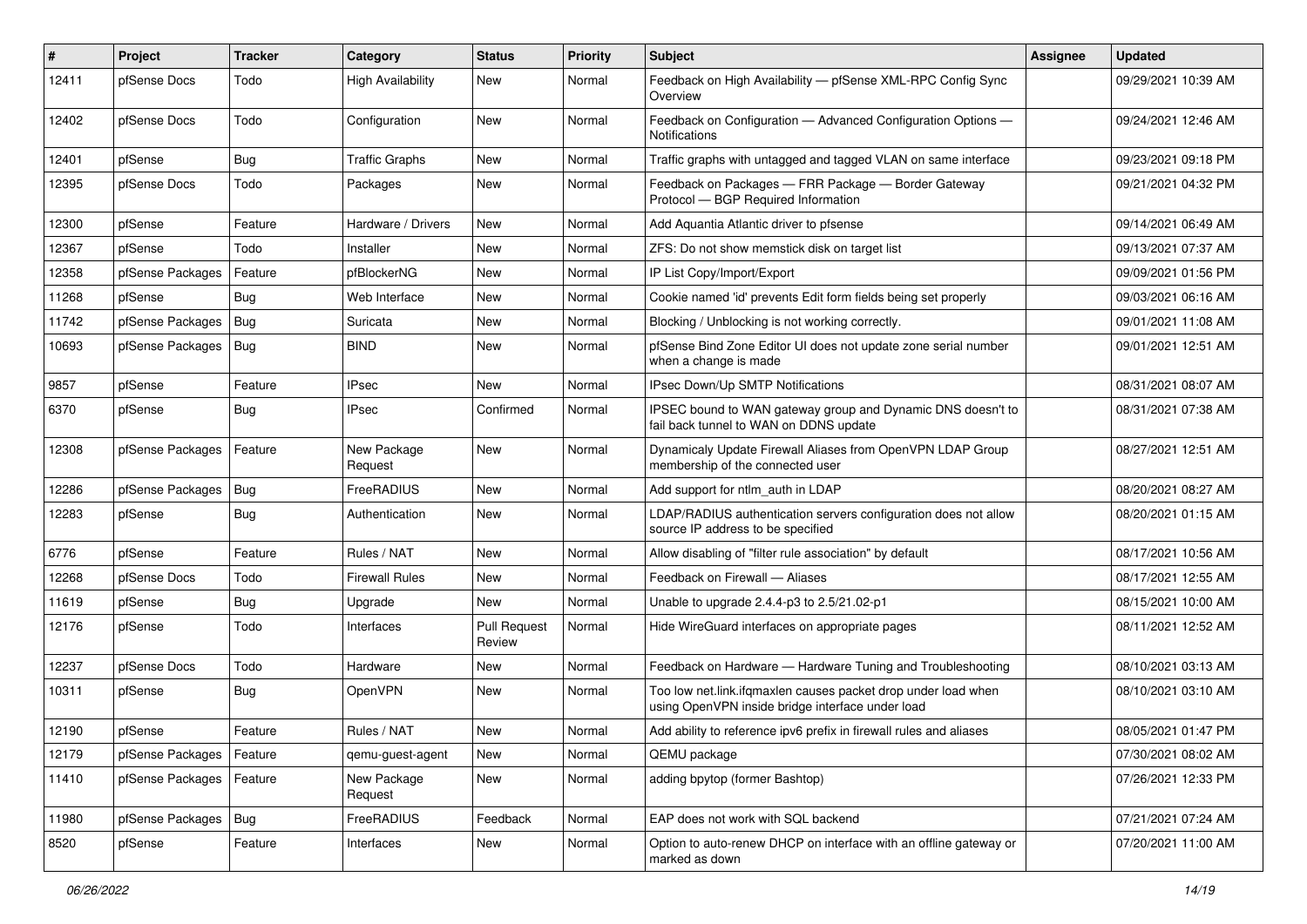| $\vert$ # | Project          | <b>Tracker</b> | Category                 | <b>Status</b> | <b>Priority</b> | Subject                                                                                       | <b>Assignee</b> | <b>Updated</b>      |
|-----------|------------------|----------------|--------------------------|---------------|-----------------|-----------------------------------------------------------------------------------------------|-----------------|---------------------|
| 12121     | pfSense          | Feature        | <b>OpenVPN</b>           | New           | Normal          | Wider "local network(s)" fields in OpenVPN server configuration                               |                 | 07/19/2021 07:37 AM |
| 12139     | pfSense          | Feature        | <b>DNS Forwarder</b>     | New           | Normal          | Add support in for specifying a DNSMASQ configuration file                                    |                 | 07/16/2021 09:45 PM |
| 12130     | pfSense Packages | <b>Bug</b>     | Zeek                     | New           | Normal          | Zeek fails to start                                                                           |                 | 07/15/2021 02:00 AM |
| 12120     | pfSense          | Feature        | <b>DHCP Relay</b>        | New           | Normal          | Permit several sets of destination DHCP servers in DHCP relay                                 |                 | 07/11/2021 05:41 PM |
| 12122     | pfSense          | Bug            | Web Interface            | New           | Normal          | Perform greedy actions asychronously                                                          |                 | 07/10/2021 01:10 PM |
| 6738      | pfSense          | Feature        | Web Interface            | New           | Normal          | GUI Action Buttons replicated to the top of the List                                          |                 | 07/10/2021 01:04 PM |
| 11956     | pfSense          | Feature        | Web Interface            | New           | Normal          | "add" button in the top of pages with many user-added items                                   |                 | 07/10/2021 01:01 PM |
| 11739     | pfSense Docs     | New Content    | <b>High Availability</b> | New           | Normal          | Manual Outbound NAT rules in HA setup                                                         |                 | 07/09/2021 08:26 AM |
| 6362      | pfSense          | Bug            | DHCP (IPv4)              | Confirmed     | Normal          | DHCP Client ID not used                                                                       |                 | 07/09/2021 06:30 AM |
| 12097     | pfSense Packages | Feature        | pfBlockerNG              | New           | Normal          | Add dnsbl and geoip logs to system log                                                        |                 | 07/06/2021 01:25 PM |
| 12098     | pfSense Docs     | Correction     | Configuration            | New           | Normal          | Feedback on pfSense Configuration Recipes - Accessing a<br>CPE/Modem from Inside the Firewall |                 | 07/02/2021 02:30 AM |
| 11610     | pfSense Packages | Bug            | NET-SNMP                 | New           | Normal          | NET-SNMP is not setting the correct permissions on AgentX                                     |                 | 06/28/2021 07:54 AM |
| 12084     | pfSense Packages | Bug            | <b>FRR</b>               | New           | Normal          | libfrr.so.0 error on SG-1100                                                                  |                 | 06/26/2021 08:22 AM |
| 12077     | pfSense          | Feature        | Gateways                 | New           | Normal          | Allow stick-connections per gateway group                                                     |                 | 06/24/2021 08:45 AM |
| 9895      | pfSense Packages | Bug            | Snort                    | New           | Normal          | snort reinstallation failed                                                                   |                 | 06/23/2021 08:01 AM |
| 12063     | pfSense Docs     | Todo           | Dynamic DNS              | New           | Normal          | Feedback on Services - Dynamic DNS - Configuring RFC 2136<br>Dynamic DNS updates              |                 | 06/18/2021 06:24 PM |
| 12055     | pfSense          | Feature        | Virtual IP Addresses     | Feedback      | Normal          | Option to disable XMLRPC Sync for Loopback Virtual IPs                                        |                 | 06/18/2021 09:05 AM |
| 12056     | pfSense          | <b>Bug</b>     | Logging                  | New           | Normal          | Filterlog says "Unknown Option %u"                                                            |                 | 06/18/2021 05:51 AM |
| 12009     | pfSense Packages | <b>Bug</b>     | Zabbix                   | New           | Normal          | Zabbix Agent starts twice by /etc/rc.start_packages                                           |                 | 06/08/2021 01:35 AM |
| 11772     | pfSense Plus     | Feature        | Multi-WAN                | New           | Normal          | Layer 2 Tunnel Bonding Capability                                                             |                 | 06/05/2021 03:27 PM |
| 7779      | pfSense          | <b>Bug</b>     | OpenVPN                  | New           | Normal          | Traffic crossing a site-to-site OpenVPN tunnel fails to fragment.                             |                 | 06/02/2021 08:26 AM |
| 11974     | pfSense          | Feature        | <b>XMLRPC</b>            | New           | Normal          | XMLRPC synchronization for igmmproxy settings                                                 |                 | 05/29/2021 03:58 PM |
| 11963     | pfSense Packages | Feature        | <b>FRR</b>               | New           | Normal          | Dynamically change OSPF interface costs on selected interfaces<br>on CARP event               |                 | 05/26/2021 04:13 AM |
| 11954     | pfSense          | Feature        | <b>IGMP Proxy</b>        | New           | Normal          | Multicast limits                                                                              |                 | 05/25/2021 12:36 AM |
| 11953     | pfSense          | <b>Bug</b>     | <b>IGMP Proxy</b>        | New           | Normal          | XG-1541 crashes when igmpproxy is enabled and network<br>interfaces status change             |                 | 05/24/2021 04:55 PM |
| 11944     | pfSense Docs     | Todo           | Packages                 | New           | Normal          | Feedback on Packages - FRR Package - Bidirectional<br><b>Forwarding Detection</b>             |                 | 05/21/2021 12:57 AM |
| 9238      | pfSense Packages | Feature        | New Package<br>Request   | New           | Normal          | Add support for Zerotier                                                                      |                 | 05/17/2021 01:58 PM |
| 11925     | pfSense          | <b>Bug</b>     | OpenVPN                  | New           | Normal          | Calling-Station-Id always set to WAN IP                                                       |                 | 05/14/2021 09:27 AM |
| 11920     | pfSense Plus     | Feature        | Authentication           | New           | Normal          | SAML Authentication for pfSense (VPN and webConfigurator)                                     |                 | 05/14/2021 12:56 AM |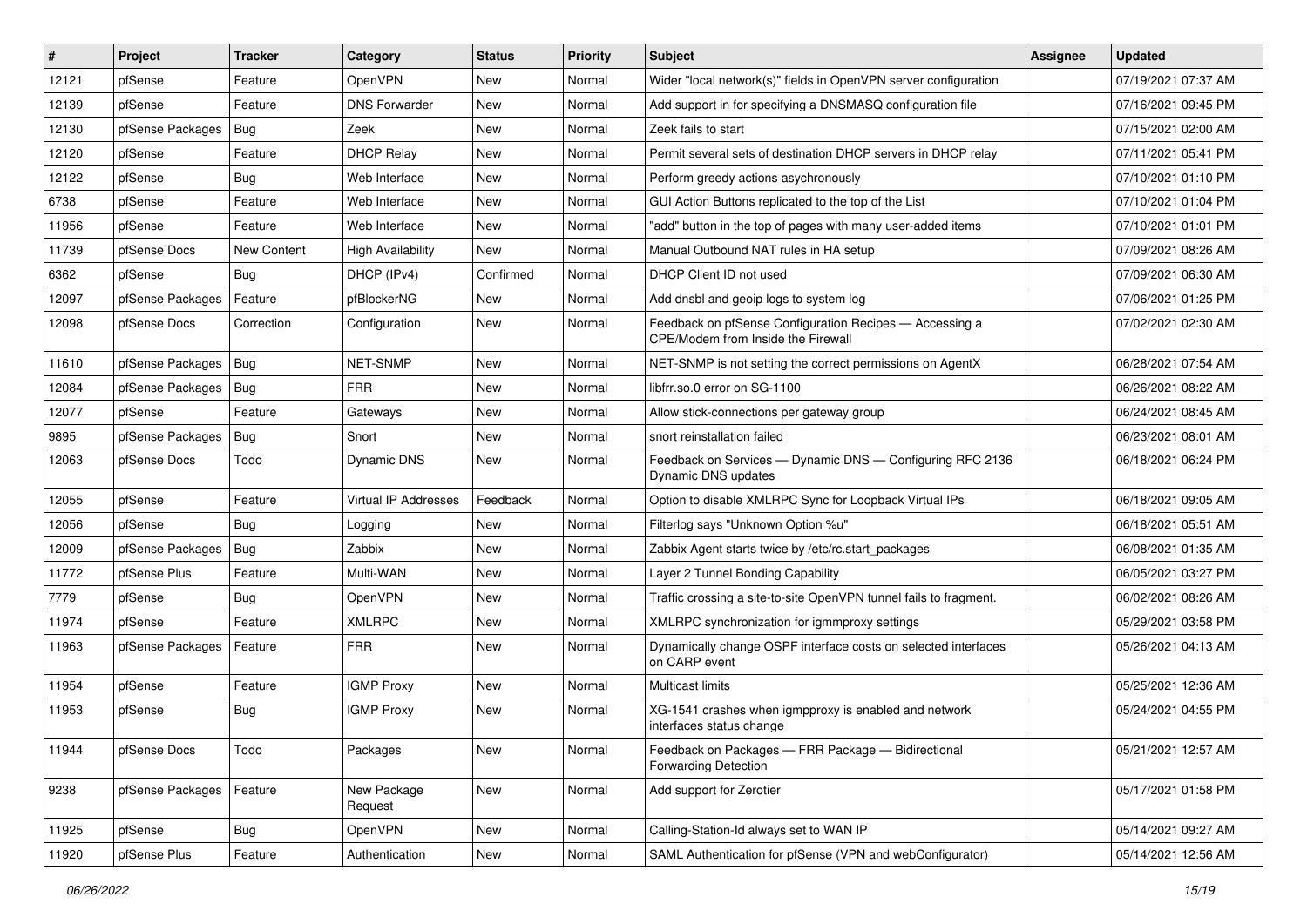| $\vert$ # | Project          | <b>Tracker</b> | Category                | <b>Status</b> | Priority | <b>Subject</b>                                                                                           | <b>Assignee</b> | <b>Updated</b>      |
|-----------|------------------|----------------|-------------------------|---------------|----------|----------------------------------------------------------------------------------------------------------|-----------------|---------------------|
| 11802     | pfSense Packages | Bug            | FreeRADIUS              | New           | Normal   | FreeRADIUS sync                                                                                          |                 | 05/10/2021 04:18 AM |
| 10671     | pfSense          | Bug            | <b>Operating System</b> | <b>New</b>    | Normal   | pfsense 2.4.5_1 does not boot on Gen2 2012R2 HyperV VM                                                   |                 | 05/09/2021 06:39 AM |
| 11898     | pfSense Packages | <b>Bug</b>     | apcupsd                 | New           | Normal   | PHP error from apcupsd dashboard widget                                                                  |                 | 05/07/2021 09:12 AM |
| 11890     | pfSense Packages | Feature        | New Package<br>Request  | New           | Normal   | Browser-based "clientless" VPN                                                                           |                 | 05/05/2021 07:26 AM |
| 5331      | pfSense          | Feature        | <b>IPsec</b>            | New           | Normal   | IPSec table for tuning strongswan.conf                                                                   |                 | 05/05/2021 12:10 AM |
| 11763     | pfSense Packages | Bug            | Status_Monitoring       | New           | Normal   | Traffic graphs refresh issue                                                                             |                 | 05/03/2021 09:44 AM |
| 11876     | pfSense          | Feature        | Hardware / Drivers      | New           | Normal   | OpenSSL does not use QAT acceleration on pfSense Plus<br>21.02-RELEASE-p1 or 21.05-DEVELOPMENT           |                 | 05/03/2021 08:02 AM |
| 11870     | pfSense          | Regression     | Interfaces              | New           | Normal   | Setting MTU on VLAN does not set MTU on parent interface in<br>2.5.1                                     |                 | 05/02/2021 05:48 AM |
| 11262     | pfSense          | Feature        | Rules / NAT             | New           | Normal   | Time Based Rules - selects all days in the current month                                                 |                 | 04/27/2021 12:32 PM |
| 11280     | pfSense          | Todo           | WireGuard               | New           | Normal   | Add WireGuard to ALTQ list                                                                               |                 | 04/27/2021 12:32 PM |
| 7201      | pfSense          | Feature        | <b>NTPD</b>             | New           | Normal   | NTP Support multiple GPS reference clocks                                                                |                 | 04/27/2021 12:31 PM |
| 8330      | pfSense          | Feature        | DHCP (IPv4)             | New           | Normal   | add options for ddns-local-address statements                                                            |                 | 04/27/2021 12:31 PM |
| 11856     | pfSense          | Feature        | Diagnostics             | New           | Normal   | Replace/add Alias or DNS names for known LAN addresses in the<br>State table                             |                 | 04/27/2021 08:01 AM |
| 11848     | pfSense Packages | Bug            | Squid                   | New           | Normal   | Issue with squid cache download speed                                                                    |                 | 04/23/2021 09:30 PM |
| 11841     | pfSense Packages | <b>Bug</b>     | <b>FRR</b>              | New           | Normal   | FRR access lists default bahavior changed to permit by default                                           |                 | 04/22/2021 09:52 AM |
| 11835     | pfSense Packages | Bug            | <b>FRR</b>              | New           | Normal   | FRR OSPF redistributed connected routes disappearing                                                     |                 | 04/22/2021 07:11 AM |
| 11826     | pfSense Packages | Feature        | <b>ACME</b>             | New           | Normal   | Preserve acme SAN Method parameters for new cert creations                                               |                 | 04/20/2021 02:02 PM |
| 11823     | pfSense Packages | Feature        | <b>FRR</b>              | New           | Normal   | Route handling enhancements                                                                              |                 | 04/19/2021 06:23 PM |
| 11786     | pfSense          | <b>Bug</b>     | <b>Services</b>         | New           | Normal   | SSH incomplete setup and startup fail while recovering XML<br>backup in a fresh install of pfSense 2.5.0 |                 | 04/17/2021 01:36 PM |
| 11749     | pfSense Packages | Feature        | pfBlockerNG             | New           | Normal   | Option to disable NAT rule creation                                                                      |                 | 04/06/2021 11:45 PM |
| 11784     | pfSense Packages | Feature        | squidguard              | New           | Normal   | squidguard auto update blacklist option                                                                  |                 | 04/06/2021 01:53 AM |
| 11770     | pfSense Plus     | <b>Bug</b>     | Hardware / Drivers      | New           | Normal   | Pantech UML295 USB Modem No Longer Functional                                                            |                 | 04/01/2021 11:28 AM |
| 11761     | pfSense          | <b>Bug</b>     | L <sub>2</sub> TP       | New           | Normal   | L2TP/IPsec VPN : PPP LCP negotiation occurs before user<br>authentication                                |                 | 03/31/2021 04:52 AM |
| 11757     | pfSense          | Feature        | <b>XMLRPC</b>           | New           | Normal   | Allow XMLRPC sync to bypass default auth server in favor of local<br>database                            |                 | 03/30/2021 03:18 PM |
| 11731     | pfSense          | Bug            | Hardware / Drivers      | New           | Normal   | Missing support for Realtek USB NICs                                                                     |                 | 03/30/2021 04:32 AM |
| 11724     | pfSense          | <b>Bug</b>     | Package System          | New           | Normal   | Packages unexpectedly removed when changing update branches                                              |                 | 03/29/2021 08:09 AM |
| 11730     | pfSense          | <b>Bug</b>     | Web Interface           | New           | Normal   | Improve visibility of option selections in dark themes                                                   |                 | 03/25/2021 09:38 PM |
| 11717     | pfSense          | Bug            | Rules / NAT             | New           | Normal   | Incorrect port forwarding rules if Destination port alias is not equal<br>to Redirect target port alias  |                 | 03/22/2021 06:06 AM |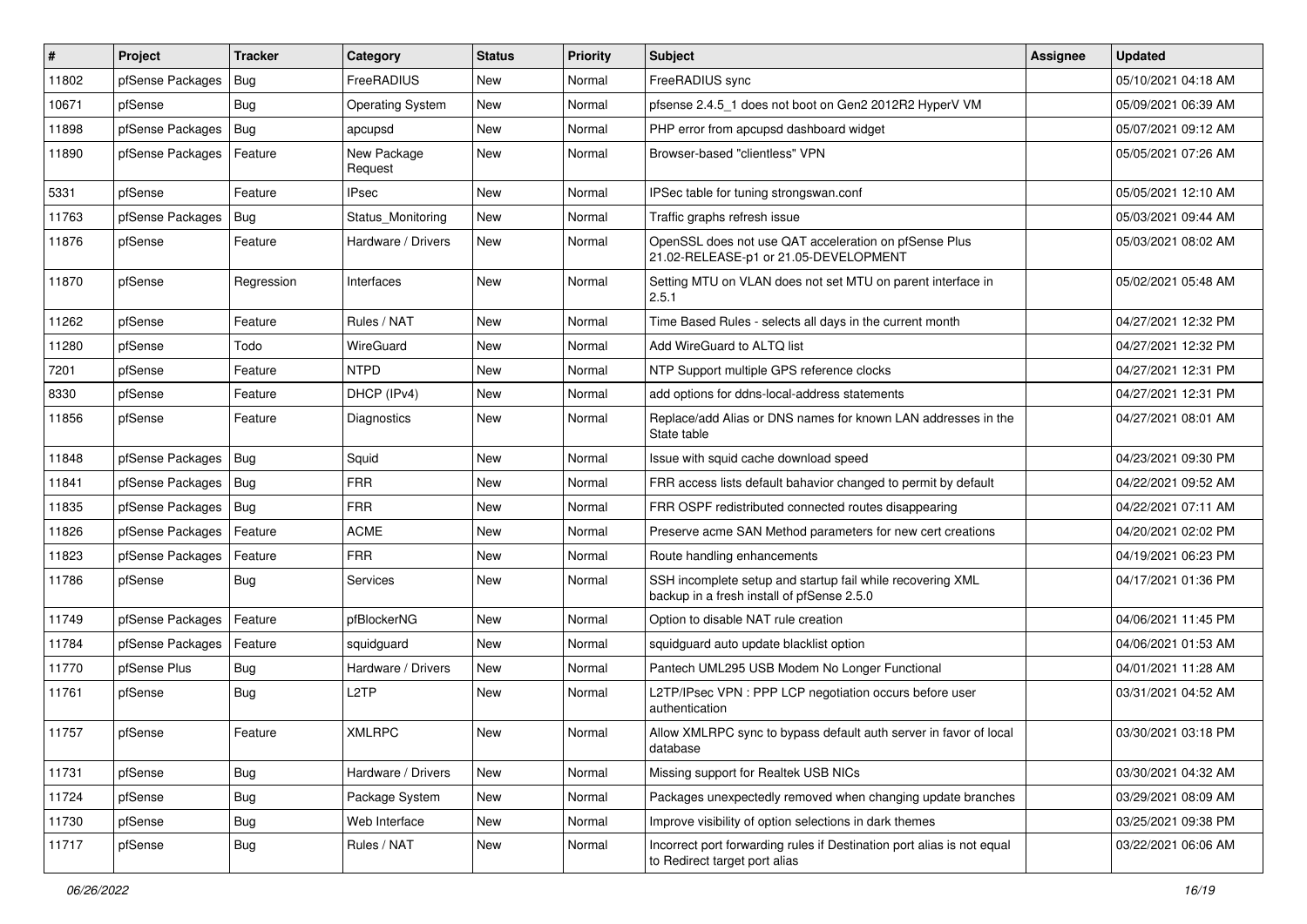| ∦     | Project          | <b>Tracker</b> | Category                 | <b>Status</b>                 | Priority | <b>Subject</b>                                                                                                                                                                                  | Assignee | <b>Updated</b>      |
|-------|------------------|----------------|--------------------------|-------------------------------|----------|-------------------------------------------------------------------------------------------------------------------------------------------------------------------------------------------------|----------|---------------------|
| 11149 | pfSense          | <b>Bug</b>     | <b>DHCP Relay</b>        | New                           | Normal   | DHCP relay won't start with DHCP server behind gateway                                                                                                                                          |          | 03/22/2021 05:13 AM |
| 11715 | pfSense          | <b>Bug</b>     | OpenVPN                  | New                           | Normal   | OpenVPN MTU                                                                                                                                                                                     |          | 03/22/2021 01:35 AM |
| 11714 | pfSense Docs     | New Content    | <b>High Availability</b> | New                           | Normal   | Feedback on Troubleshooting - Troubleshooting High Availability<br><b>DHCP Failover</b>                                                                                                         |          | 03/21/2021 05:58 PM |
| 11604 | pfSense          | Feature        | WireGuard                | New                           | Normal   | WireGuard Dynamic Listen Port Randomization                                                                                                                                                     |          | 03/19/2021 10:59 AM |
| 11302 | pfSense          | Feature        | WireGuard                | New                           | Normal   | WireGuard XMLRPC sync                                                                                                                                                                           |          | 03/19/2021 10:59 AM |
| 11556 | pfSense          | <b>Bug</b>     | Rules / NAT              | New                           | Normal   | Kill all states associated with a NAT address                                                                                                                                                   |          | 03/19/2021 10:29 AM |
| 10990 | pfSense Packages | <b>Bug</b>     | <b>NET-SNMP</b>          | Feedback                      | Normal   | net-snmp IPv6 listen address needs to be wrapped in square<br>brackets                                                                                                                          |          | 03/19/2021 05:09 AM |
| 11657 | pfSense          | Bug            | Interfaces               | New                           | Normal   | netmap_ring_reinit error                                                                                                                                                                        |          | 03/18/2021 10:32 PM |
| 11703 | pfSense Packages | Feature        | <b>FRR</b>               | New                           | Normal   | add Krill and Routinator support BGP RPKI                                                                                                                                                       |          | 03/18/2021 07:47 PM |
| 11573 | pfSense Packages | Feature        | New Package<br>Request   | New                           | Normal   | <b>Custom Commands</b>                                                                                                                                                                          |          | 03/16/2021 07:28 PM |
| 11634 | pfSense Packages | Regression     | <b>BIND</b>              | New                           | Normal   | bind hangs when pfsense is reconnecting as an openvpn client to a<br>TUN openvpn server                                                                                                         |          | 03/14/2021 07:23 AM |
| 11666 | pfSense          | <b>Bug</b>     | Logging                  | New                           | Normal   | GUI Firewall log search not parsing filter log beyond hard coded<br>limit                                                                                                                       |          | 03/12/2021 11:38 AM |
| 11377 | pfSense Packages | <b>Bug</b>     | <b>FRR</b>               | <b>Pull Request</b><br>Review | Normal   | <b>FRR</b> deinstall                                                                                                                                                                            |          | 03/10/2021 08:21 AM |
| 11648 | pfSense Docs     | Todo           | Packages                 | New                           | Normal   | Feedback on Packages - AWS VPC Wizard - pfSense Plus<br><b>Configuration Details</b>                                                                                                            |          | 03/10/2021 06:30 AM |
| 11641 | pfSense          | <b>Bug</b>     | Interfaces               | New                           | Normal   | On xn based interfaces without the VLANMTU flag the first VLAN<br>tag defined does not follow the parent interface MTU settings. All<br>subsequent VLAN tags follow the parent interface's MTU. |          | 03/09/2021 06:42 PM |
| 9315  | pfSense Packages | Feature        | New Package<br>Request   | New                           | Normal   | Add Package: dnscrypt-proxy                                                                                                                                                                     |          | 03/05/2021 02:38 AM |
| 11625 | pfSense          | Feature        | OpenVPN                  | New                           | Normal   | Cisco-AVPair aliases support                                                                                                                                                                    |          | 03/05/2021 12:35 AM |
| 11622 | pfSense Docs     | Todo           | <b>IPsec</b>             | New                           | Normal   | Update pfSense VPC VPN Configuration Wizard docs                                                                                                                                                |          | 03/04/2021 09:36 AM |
| 2218  | pfSense          | Feature        | CARP                     | New                           | Normal   | Ability to delay CARP master status at boot time                                                                                                                                                |          | 03/03/2021 11:57 AM |
| 11608 | pfSense Docs     | New Content    | Products                 | New                           | Normal   | Interfaces order of XG-7100 Quad-Port 10GbE Fiber SFP+<br>Installation Kit                                                                                                                      |          | 03/03/2021 07:14 AM |
| 11541 | pfSense          | <b>Bug</b>     | OpenVPN                  | New                           | Normal   | OpenVPN status does not work properly when set to TCP and<br>Concurrent Connections = 1                                                                                                         |          | 03/02/2021 02:27 PM |
| 10608 | pfSense Packages | Bug            | Squid                    | Feedback                      | Normal   | Update squid port to 4.11-p2                                                                                                                                                                    |          | 03/02/2021 04:00 AM |
| 11579 | pfSense Packages | Feature        | Snort                    | New                           | Normal   | Snort alerts or blocks trigger notifications                                                                                                                                                    |          | 03/01/2021 03:26 AM |
| 11567 | pfSense Packages | Feature        | Mail report              | New                           | Normal   | Email report add a note filed request                                                                                                                                                           |          | 02/27/2021 03:44 PM |
| 11548 | pfSense          | Bug            | Rules / NAT              | New                           | Normal   | "rule expands to no valid combination" error from port forward<br>automatic rule mixing IPv4 and IPv6 elements                                                                                  |          | 02/27/2021 03:18 PM |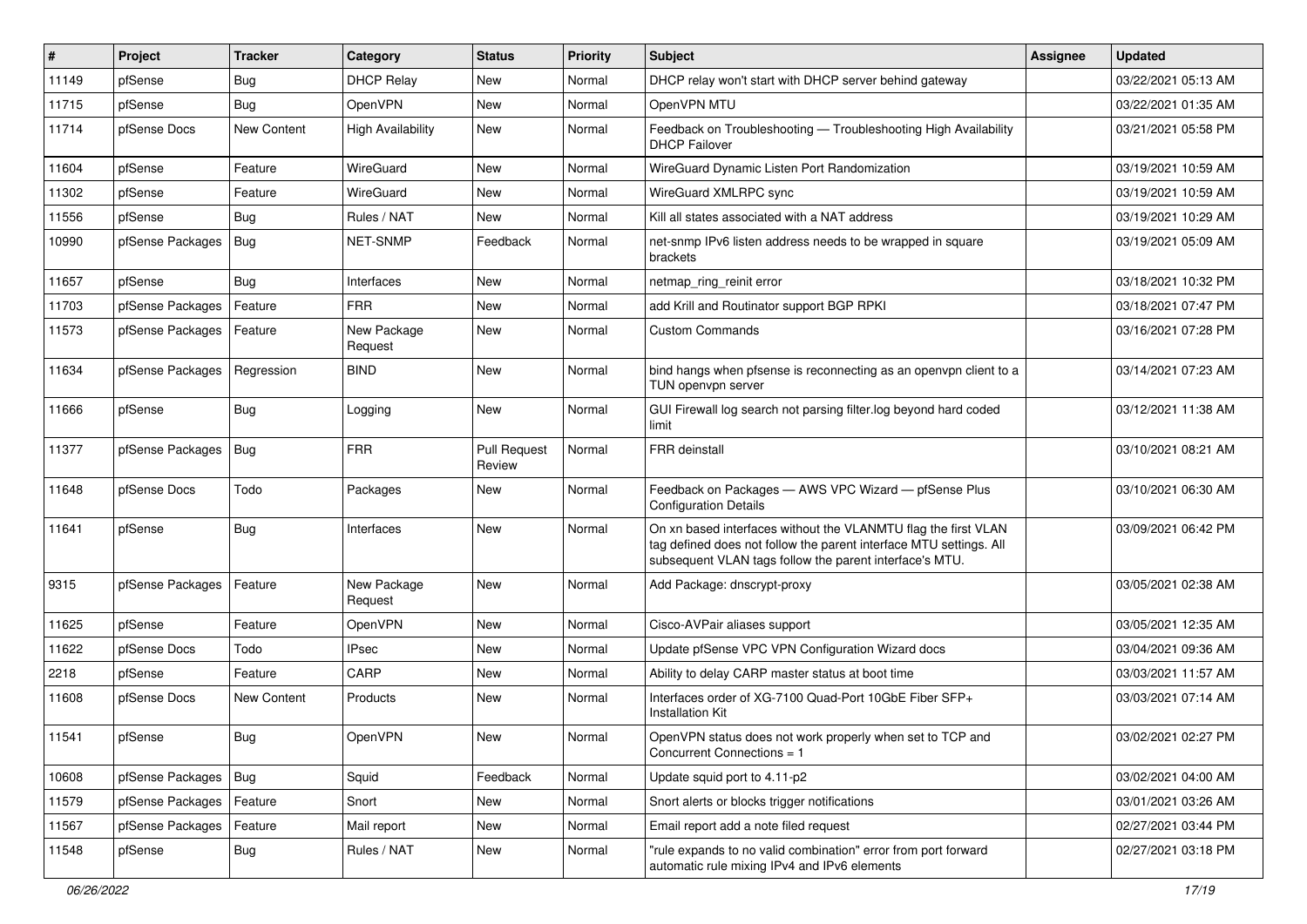| $\vert$ # | Project          | <b>Tracker</b> | Category                 | <b>Status</b> | <b>Priority</b> | Subject                                                                                                                          | <b>Assignee</b> | <b>Updated</b>      |
|-----------|------------------|----------------|--------------------------|---------------|-----------------|----------------------------------------------------------------------------------------------------------------------------------|-----------------|---------------------|
| 11375     | pfSense Packages | Bug            | apcupsd                  | New           | Normal          | UPS Type <blank> for USB APC</blank>                                                                                             |                 | 02/26/2021 11:10 AM |
| 10624     | pfSense          | <b>Bug</b>     | <b>DNS Resolver</b>      | New           | Normal          | Unbound configuration memory leak with python module + register<br><b>DHCP</b> leases active                                     |                 | 02/26/2021 10:27 AM |
| 11522     | pfSense Packages | Bug            | Zabbix                   | New           | Normal          | fping6 error                                                                                                                     |                 | 02/24/2021 07:13 AM |
| 11503     | pfSense          | Bug            | OpenVPN                  | New           | Normal          | Using multiple authentication backends on an OpenVPN server<br>fails                                                             |                 | 02/23/2021 12:23 PM |
| 11479     | pfSense Packages | Bug            | snmptt                   | New           | Normal          | snmptt 1.4.2 does not work in daemon mode                                                                                        |                 | 02/20/2021 04:37 PM |
| 11473     | pfSense          | <b>Bug</b>     | Web Interface            | New           | Normal          | System Activity shows invalid data on SG-3100                                                                                    |                 | 02/19/2021 08:12 PM |
| 11414     | pfSense Packages | Bug            | pfBlockerNG              | New           | Normal          | Enabling feed "Public_DNS4_all" breaks some Google services                                                                      |                 | 02/13/2021 02:46 AM |
| 11411     | pfSense Packages | Feature        | New Package<br>Request   | New           | Normal          | Smokeping as a default latency measurement tool                                                                                  |                 | 02/12/2021 09:29 PM |
| 11412     | pfSense          | Bug            | Interfaces               | New           | Normal          | LLDPD Package Doesn't Work with Switchports                                                                                      |                 | 02/12/2021 08:12 PM |
| 8686      | pfSense          | Bug            | <b>IPsec</b>             | New           | Normal          | IPsec VTI: Assigned interface firewall rules are never parsed                                                                    |                 | 02/10/2021 12:15 PM |
| 11184     | pfSense          | <b>Bug</b>     | FreeBSD                  | New           | Normal          | PF: State policy cannot be configurable                                                                                          |                 | 02/09/2021 02:43 AM |
| 8547      | pfSense Packages | Feature        | New Package<br>Request   | New           | Normal          | fwknop Port Knocking Package                                                                                                     |                 | 02/08/2021 12:17 PM |
| 11379     | pfSense          | Feature        | Captive Portal           | New           | Normal          | <b>Template Roll Printer</b>                                                                                                     |                 | 02/07/2021 05:26 AM |
| 11363     | pfSense          | <b>Bug</b>     | Installer                | New           | Normal          | Clean Install 2.5.0 fails due to hardware incompability                                                                          |                 | 02/04/2021 11:06 AM |
| 6022      | pfSense Packages | Feature        | New Package<br>Request   | New           | Normal          | Consider MLVPN for bonded VPN                                                                                                    |                 | 01/30/2021 05:24 PM |
| 11335     | pfSense          | <b>Bug</b>     | Interfaces               | New           | Normal          | Spoofing the MAC on a LAGG interface does not work for some<br>NIC types.                                                        |                 | 01/29/2021 09:10 AM |
| 11261     | pfSense Packages | $ $ Bug        | pfBlockerNG              | New           | Normal          | pfBlockerNG ASN numbers in IPv4 (/IPv6) Custom_List generate<br>error(s) "Invalid numeric literal at line 1, column 7"           |                 | 01/28/2021 08:34 AM |
| 11324     | pfSense          | Feature        | Logging                  | New           | Normal          | Separate syslog "Remote log servers" Parameters                                                                                  |                 | 01/27/2021 10:47 AM |
| 3895      | pfSense          | Feature        | Configuration<br>Backend | New           | Normal          | Timeout for "Apply change"                                                                                                       |                 | 01/25/2021 08:07 AM |
| 9942      | pfSense          | Feature        | <b>Operating System</b>  | New           | Normal          | Give pfSense the possibility to change the keyboard Layout for<br>console users                                                  |                 | 01/22/2021 02:33 AM |
| 11260     | pfSense Packages | Feature        | pfBlockerNG              | New           | Normal          | pfBlockerNG: predefined ASN groups for Google, Facebook, Apple,<br>etc with useful selections                                    |                 | 01/18/2021 03:46 PM |
| 11257     | pfSense          | Feature        | Upgrade                  | New           | Normal          | Installed Packages: Update all button                                                                                            |                 | 01/18/2021 10:45 AM |
| 7903      | pfSense Packages | Feature        | New Package<br>Request   | New           | Normal          | Duo ssh package                                                                                                                  |                 | 01/16/2021 12:44 AM |
| 11243     | pfSense          | Feature        | Interfaces               | New           | Normal          | individual pfctl snort2c tables per interface only blocking IPs for<br>specific interface when a rule triggers in snort/suricata |                 | 01/14/2021 03:02 PM |
| 286       | pfSense          | Feature        | Backup / Restore         | New           | Normal          | Backup/restore users individually                                                                                                |                 | 01/09/2021 03:48 PM |